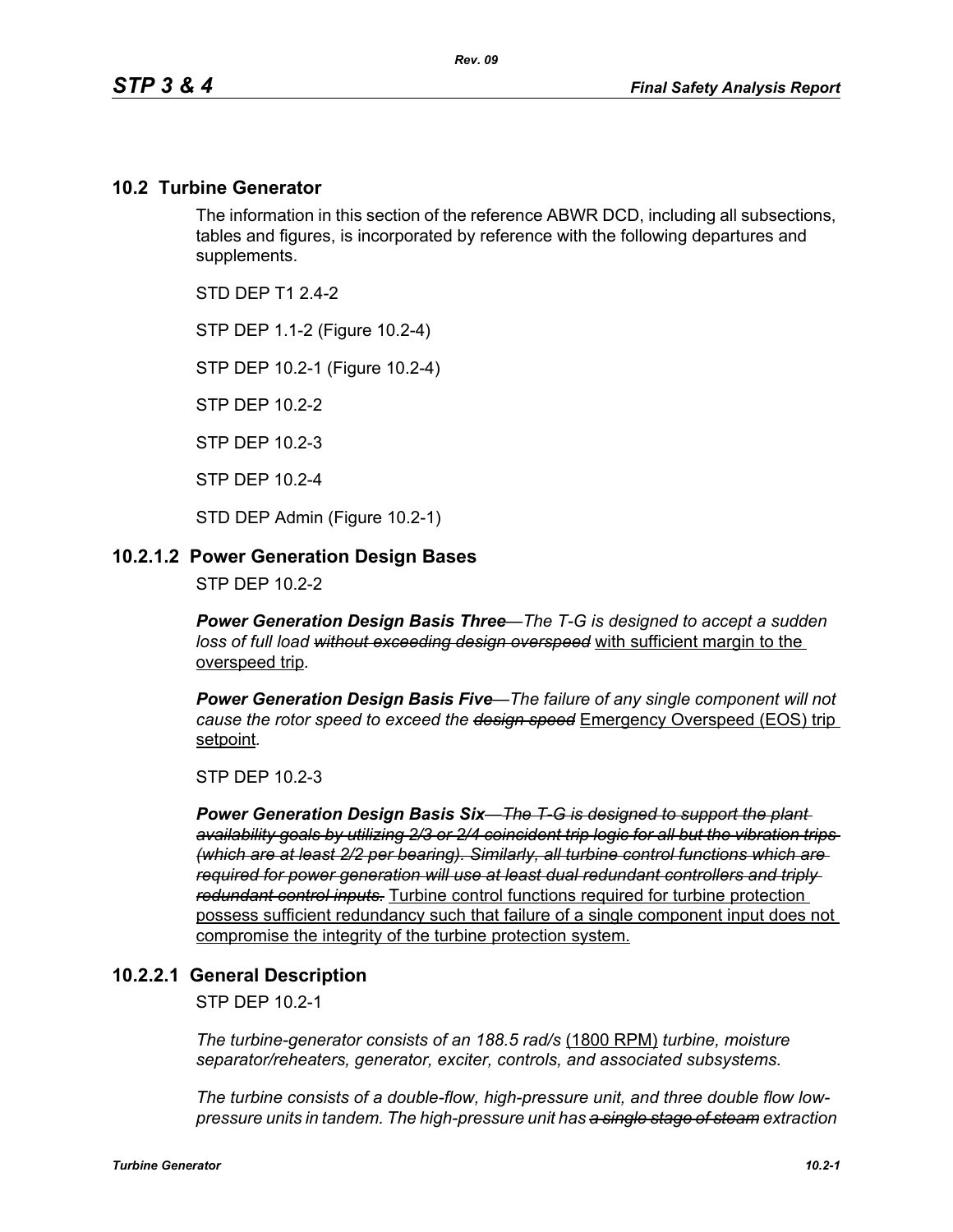points for reheater reheating steam and high pressure feedwater heating*. Moisture separation and reheating of the high-pressure turbine exhaust steam is performed by four* two *combined moisture separator/reheaters (MSRs). Two MSRs are* A MSR is *located on each side of the T-G centerline. The steam passes through the lowpressure turbines, each with four extraction points for the four low-pressure stages of*  feedwater heating, and exhausts into the main condenser. In addition to the moisture separators in the *external MSRs, the turbines are designed to separate water from the steam and drain it to the next lowest extraction point feedwater heater* turbine steam path has provisions for removing some additional moisture and routing it to extraction lines.

*The generator is a direct driven, three-phase, 60 Hz, 188.5 rad/s* (1800 RPM) *synchronous generator with a water-cooled stator* armature winding *and hydrogen cooled rotor.*

*The turbine-generator uses a digital monitoring and control system which, in coordination with the turbine Steam Bypass and Pressure Control System, controls the turbine speed, load, and flow for startup and normal operations. The control system operates the turbine stop valves, control valves, and combined intermediate* stop and intercept *valves (CIVs). T-G supervisory instrumentation is provided for operational analysis and malfunction diagnosis.*

*Automatic control functions are programmed to protect the Nuclear Steam Supply System through appropriate corrective actions (Section 7.7).*

*T-G accessories include the bearing lubrication oil system, electrohydraulic control (EHC) system,* turbine hydraulic system, *turning gear, hydrogen* gas control *and CO2 system, seal oil system, stator cooling water system, exhaust hood spray system, turbine gland sealing system,* MSR reheater heating steam system *and turbine supervisory instrument (TSI) system.*

#### STD DEP Admin

*The T-G unit and associated piping, valves, and controls* instruments *are located completely within the Turbine Building. There are no safety-related systems or components* The safety-related instruments *located within the Turbine Building with the exception of* are *the* safety-related *Reactor Protection System (RPS) sensors on the T-G unit. The safety-related switches or transducers used to detect fast closure of the turbine main stop and control valves* and closure of the main stop valves and the Leak Detection and Isolation System (LDS) sensors used to detect *and high high* main *condenser back* shell *pressure*, low main steam header pressure, and main steam line leakage. The safety-related instrumentation is *are fail safe, hence any local failure associated with the T-G unit will not adversely affect any safety-related equipment. Failure of T-G equipment cannot preclude safe shutdown of the reactor.*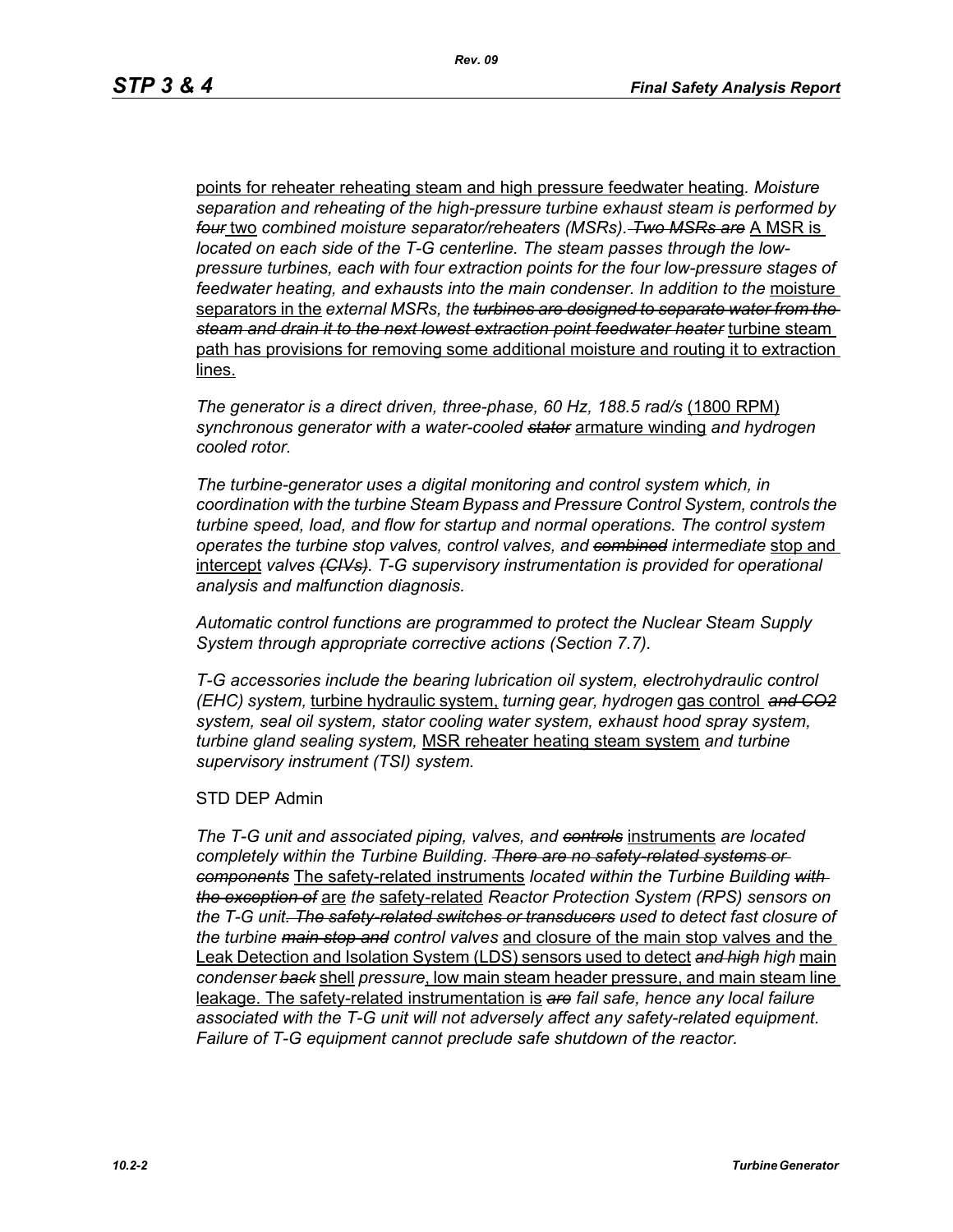#### STD DEP T1 2.4-2

The Turbine Building contains the safety-related electrical switchgear and trip breakers for the condensate pumps for the mitigation of a postulated feedwater line break in accordance with Subsection 8.3.1.1.1.

#### **10.2.2.2 Component Description**

STP DEP 10.2-1

*Main Stop and Control Valves—Four high-pressure main stop and control valves admit steam to the high-pressure (HP) turbine. The primary function of the main stop valves is to quickly shut off the steam flow to the turbine under emergency conditions. The primary function of the control valves is to control steam flow to the turbine in response to the turbine control system.*

*The main stop valves are operated in an open-closed mode either by the emergency trip, fast acting valve for tripping, or by a small solenoid valve for testing. The disks are totally unbalanced and cannot open against full differential pressure. A bypass is provided to pressurize the below seat areas of the four valves. Springs are designed to close the main stop valve in approximately 0.20*0.30 *second under the emergency conditions listed in Subsection 10.2.2.5.*

*Each stop valve contains a permanent steam strainer to prevent foreign matter from entering the control valves and turbine.*

*The control valves are designed to ensure tight shutoff. The valves are of sufficient size, relative to their cracking pressure, to require a partial balancing. Each control valve is operated by a single acting, spring-closed servomotor opened by a high pressure fire-resistant fluid supplied through a servo valve. The control valve is designed to close in approximately 0.20*0.30 *second.*

*Moisture Separator Reheaters—Four*Two *horizontal cylindrical-shell, combined moisture separator/reheaters (MSRs) are installed in the steam path between the high and low pressure turbines. The MSRs serve to dry and reheat the HP turbine steam exhaust (crossaround steam), before it enters the low-pressure turbines. This improves cycle efficiency and reduces moisture-related erosion and corrosion in the low-pressure turbines. Crossaround steam is piped into the bottom of the MSR. Moisture is removed in chevron-type moisture separators, and is drained to the moisture separator drain tank and from there to the heater drain tank* appropriate stage of feedwater heating*. The dry crossaround steam next passes upward across the reheater which is supplied with main steam. Finally, the crossaround steam is routed to the combined intermediate valves (CIVs), which are located just upstream of the low-pressure turbines inlet nozzles.The reheaters drain, via drain tanks, to the forward pumped heater drain system, which discharges to the reactor feedwater pump suction. Safety valves are provided on the MSR for overpressure protection.* The steam next passes upward across the two reheater stages. Heating steam to the first reheater stage is supplied by extraction steam and heating steam to the second reheater stage is supplied with main steam. Reheated steam is routed to the intermediate stop and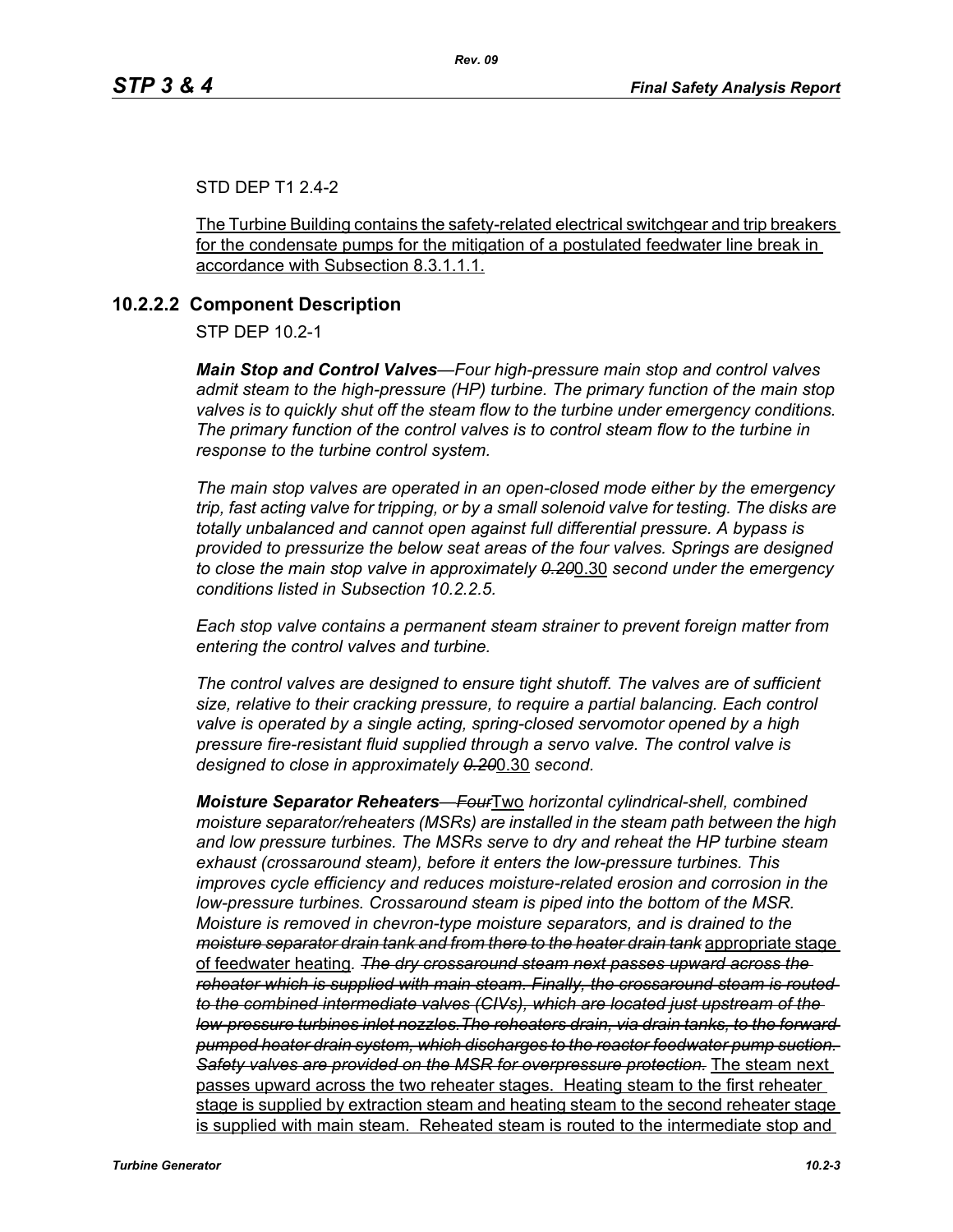intercept valves, which are located just upstream of the low-pressure turbine inlet nozzles. Relief valves are provided on the MSR for overpressure protection.

*Combined Intermediate* **Stop and Intercept** *Valves* **(Intermediate Stop Valves and Intercept Valves)***— Two combined intermediate valves (CIVs) are provided for each*  LP turbine, one in each steam supply line, called the hot reheat line. The combined intermediate valves (*CIV*s) *consists of two valves—the intercept valve and the intermediate stop valve, which share a common casing. Although they utilize a common casing, these valves have entirely separate operating mechanisms and controls. The function of the CIVs is to protect the turbine against overspeed from steam and water energy stored between the main stop and control valves and the CIVs. One CIV is located on each side of each LP turbine.* Hydraulically operated intermediate stop valves (ISVs) and intercept valves (IVs) are provided in each hot reheat line just upstream of the Low Pressure (LP) turbine inlets. Upon loss of load, the intercept valves first close then throttle steam to the LP turbine, as required to control speed. The intermediate stop valves close on a turbine trip. The intermediate stop valves and intercept valves are designed to rapidly close to control turbine overspeed.

*Steam from the MSRs enters the single inlet of each valve casing, passes through the permanent basket strainer, past the intercept valve and stop valve disks, and enters the LP turbine through a single inlet* these valves*. The CIVs* which *are located as close to the LP turbine as possible to limit the amount of uncontrolled steam available for overspeeding the turbine. Upon loss of load, the intercept valve first closes then throttles steam to the LP turbine, as required to control speed and maintain synchronization. It is* These valves are *capable of opening against full system pressure. The intermediate stop valves close only if the intercept valves fail to operate properly. These valves are capable of opening against a pressure differential of approximately 15% of the maximum expected system pressure. The intermediate stop valve and intercept valve* and *are designed to close in approximately 0.2 second.* 

*Low-Pressure Turbines—Each LP turbine receives steam from two CIVs* hot reheat lines*. The steam is expanded* expands *axially across several stages of stationary and moving buckets* blades*. Turbine stages are numbered consecutively, starting with the first HP turbine stage.*

*Extraction steam from the LP turbines supplies the first four stages of feedwater heating. A fifth extraction stage may be provided to remove moisture and protect the last-stage buckets from erosion induced by water droplets. This extraction is drained directly to the condenser.*

*Extraction Non-return Valves—Upon loss of load, the steam contained downstream of the turbine extractions could flow back into the turbine, across the remaining turbine stages, and into the condenser. Associated condensate could flash to steam under this condition and contribute to the backflow of steam or could be entrained with the steam flow and damage the turbines. Extraction n*N*on-return valves are installed in the*  employed in selected *extraction lines to the first, second, third and, if required, forth stage of turbine extractions to guard against this backflow and the resulting potential damage due to water entrainment or overspeed condition* prevent overspeeding*.*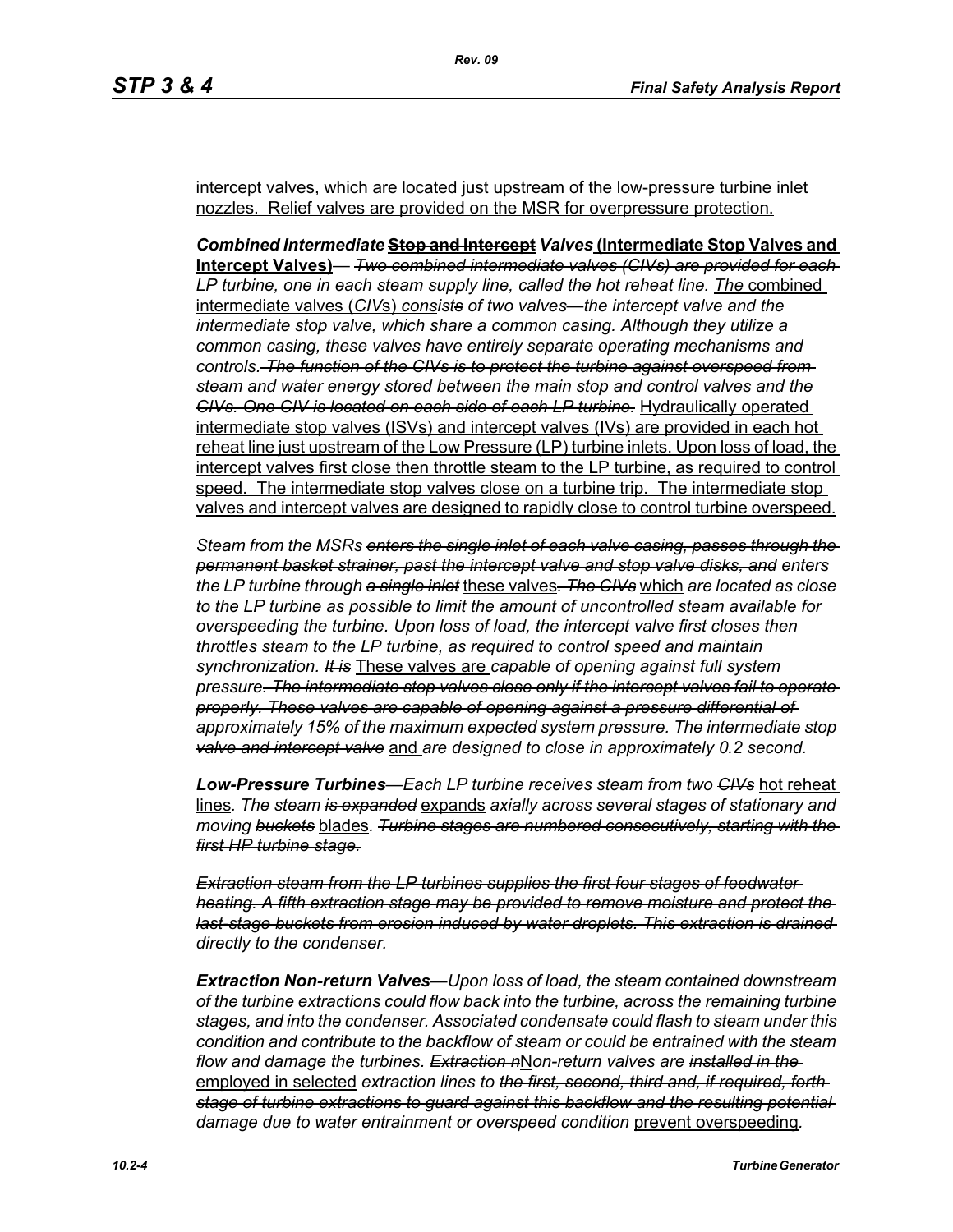The non-return valves are spring assisted closure type check valves. Spring assisted non-return valves are held open with instrument air. They close on loss of air. When the air is released the springs act to close the valves. Closure time is within 2 seconds from tripping the air relay dump valve. If the air relay dump valve fails to vent the air to the non-return valve actuators, they will close on reverse steam flow.

There are thirteen (13) extraction non-return valves. Seven are located on high pressure extraction steam lines to the two No. 5 and two No. 6 feedwater heaters, the two MSRs, and the turbine gland seal evaporator. Six are located on low pressure turbine extraction lines to the three No. 3 and three No. 4 low pressure heaters. A single failure of an extraction nonreturn valve will not cause the turbine speed to exceed its design overspeed of 120% of rated speed after a full load rejection.

Non-return valves are not used on extraction lines to the three No. 1 and three No. 2 low pressure heaters and, because of the relatively low potential energy for increasing the turbine speed, are not required for turbine overspeed protection.

Generator—The generator is a direct-driven, three-phase, 60 Hz, 188.5 rad/s (1800 RPM)*, four-pole synchronous generator with water-cooled stator and hydrogen cooled rotor.*

*The rotor is manufactured from a one-piece forging and includes layers of field windings embedded in milled slots. The windings are held radially by steel slot wedges at the rotor outside diameter. The wedge material maintains its mechanical properties at elevated temperature. The magnetic field is generated by DC power which is fed to the windings through collector rings located outboard of the main generator bearings. The rotor body and shaft is machined from a single, solid steel forging. Detailed examinations include:* 

- *(1) material property checks on test specimens taken from the forging;*
- *(2) photomicrographs for examination of microstructure;*
- *(3) magnetic particle and ultrasonic examination;*
- *(4) surface finish tests of slots for indication of a stress riser* residual stress measurement at vendor factory test.

STP DEP 1.1-2

STP DEP 10.2-4

*Bulk Hydrogen System—The bulk hydrogen and CO*2 *system is illustrated on Figure 10.2-4. The hydrogen system is designed to provide the necessary flow and pressure at the main generator for purging carbon dioxide during startup and supply makeup hydrogen for generator leakage during normal operation.*

*The bulk hydrogen system utilizes the guidelines given in EPRI report NP-5283-SR-A*  with respect to these portions of the guidelines involving hydrogen that do not deal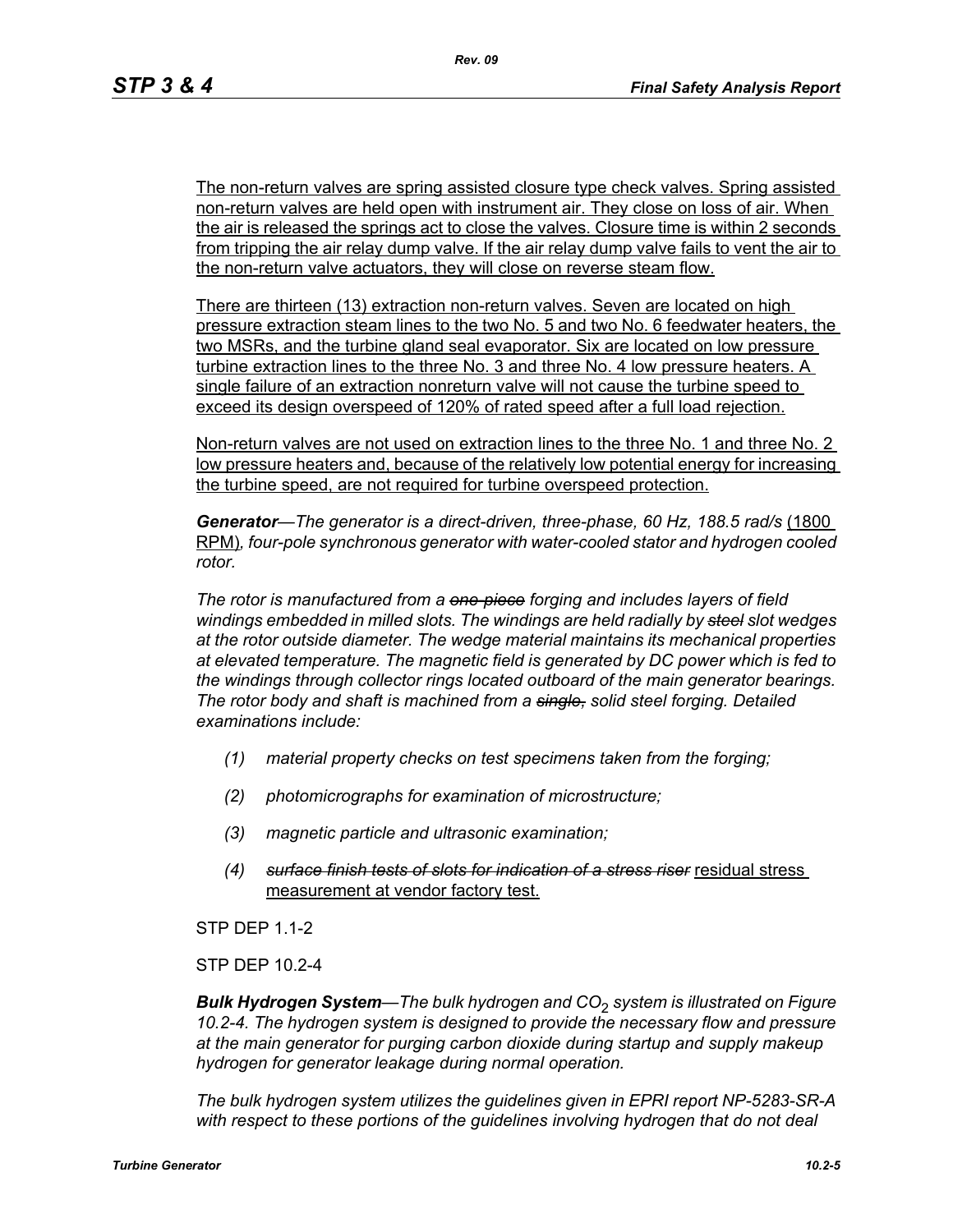*specifically with the HWC system. Specifically, the bulk hydrogen system piping and components will be located to reduce risk from their failures.* A single bulk hydrogen storage facility will be used to store hydrogen compressed gas cylinders for STP 3 & 4. *The bulk hydrogen storage is located outside but near the Turbine Building* and at least 100m from any safety-related building*. The hydrogen lines are provided with a pressure reducing station that limits the maximum flow to less than 100 standard cubic meters per minute before entering the Turbine Building. Equipment and controls used to mitigate the consequences of a hydrogen fire/explosion will be designed to be accessible and remain functional during the postulated postaccident condition. The design features and/or administrative controls shall be provided to ensure that the hydrogen supply is isolated when normal building ventilation is lost.*

#### **10.2.2.3 Normal Operation**

STP DEP 10.2-1

*During normal operation, the main stop valves and CIVs* , intermediate stop valves and intercept valves *are wide open. Operation of the T-G is under the control of the Electro-Hydraulic Control (EHC) System. The EHC System is comprised of three basic subsystems: the speed control unit, the load control unit, and the flow control unit. The normal function of the EHC System is to generate the position signals for the four main stop valves, four main control valves, and six CIVs* intermediate stop valves and six intercept valves.

#### **10.2.2.4 Turbine Overspeed Protection System**

The information in this subsection of the reference ABWR DCD is replaced in its entirety with the following information.

STP DEP 10.2-3

The electro-hydraulic control (EHC) system provides the normal speed control for the turbine and comprises a first line of defense against turbine overspeed. This system includes the main steam control valves (CV), intermediate steam intercept valves (IV), and fast-acting valve-closing functions within the EHC system. The normal speed control unit utilizes three speed signals. Loss of any two of these speed signals initiates a turbine trip via the Emergency Trip System (ETS). An increase in speed above setpoint tends to close the control and intercept valves in proportion to the speed increase. The EHC fully shuts off steam to the high pressure turbine (HP) at approximately 105% of the turbine rated speed by closing the turbine control valves, and the EHC fully shuts off steam to the low pressure turbines (LPs) at approximately 107% of the turbine rated speed by closing the intercept valves.

Rapid turbine accelerations resulting from a sudden loss of load at higher power levels normally initiate the fast-acting solenoids via the speed control system's Power-Load Unbalance (PLU) function, to rapidly close the control valves and intercept valves irrespective of the current turbine speed. Normal speed control is supplemented by the PLU function which is implemented in the EHC, and together they form the first line of defense against turbine overspeed. The PLU uses the difference between turbine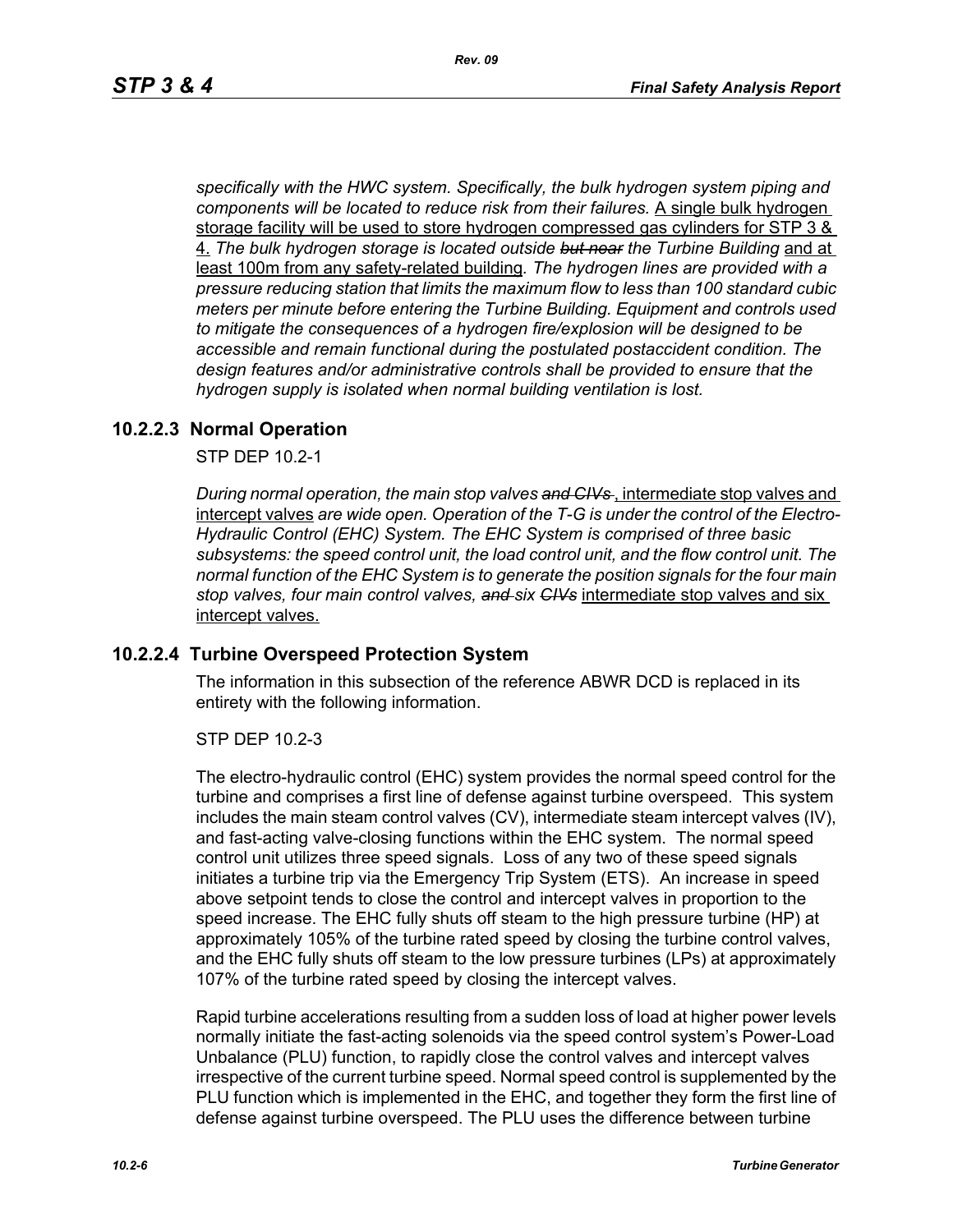power and load indications, which are high pressure turbine exhaust steam pressure and generator current, respectively, to cause fast closure of the turbine control valves and intercept valves when the difference between power and load exceeds approximately 40%, to limit overspeed in the event of a full load rejection. A load rejection below approximately 40% power (reactor trip threshold) will not result in a PLU actuation and subsequent control valve fast closure. Instead, it will result in normal control valve closure under normal servo control to prevent turbine speed from exceeding the primary overspeed trip setpoint of 110%; and will result in opening of the turbine bypass valves for reactor pressure control.The normal speed control system, including the PLU function, is designed to limit peak overspeed resulting from a loss of full load, to at least 2% below the overspeed trip set point. Typically, this peak speed is in a range of 105-108% of rated speed, and the overspeed trip set point is typically close to 110% of rated speed. All turbine steam control and intercept valves are fully testable during normal operation. The fast closing feature, provided by action of the fast-acting solenoids, is testable during normal operation.

If the normal speed control and the PLU function should fail, the turbine primary and emergency overspeed trip devices close the steam admission valves (turbine stop, control, intermediate stop and intercept valves) and the extraction steam non-return valves through the actuation of the air relay dump valve. This turbine overspeed protection system, which includes the diverse primary and emergency turbine overspeed protection functions, comprises the second line of defense against turbine overspeed. This overspeed protection system is designed to ensure that even with failure of the normal speed control system, the resulting turbine speed does not exceed 120% of rated speed. In addition, the components and circuits comprising the turbine overspeed protection system are testable when the turbine is in operation.

The primary trip function is independent and diverse from the emergency trip function as explained below (refer to Figure 10.2-5, Turbine Overspeed Trip System Functional Diagram). Two-out-of-three logic is employed in both the primary and emergency overspeed trip circuitry. Each trip function can de-energize its associated trip pilot valve solenoids of the electro-hydraulic Emergency Trip Device (ETD). The ETD is composed of two independent trip valves, each with two normally energized fail-safe solenoids. For each trip valve, each trip pilot valve solenoid is powered from a separate power source. The solenoids de-energize in response to detection of an overspeed condition by the turbine speed control logic. De-energization of both trip pilot valve solenoids is necessary to cause the spool in their respective trip valve to reposition, which depressurizes the emergency trip fluid system, rapidly closing all steam inlet valves and indirectly closing the steam extraction nonreturn valves. Accordingly, the repositioning of only one of the two trip valves is necessary to trip the main turbine. A single electrical component failure does not compromise trip protection, and does not result in a turbine trip. Each trip valve in the ETD is testable while the turbine is in operation.

The diverse primary overspeed trip function utilizes three passive speed sensors that are separate from the active speed sensors used for normal speed control and emergency trip function. Speed sensors are diverse (passive and active sensors) between primary overspeed and emergency overspeed trip. Speed sensing for primary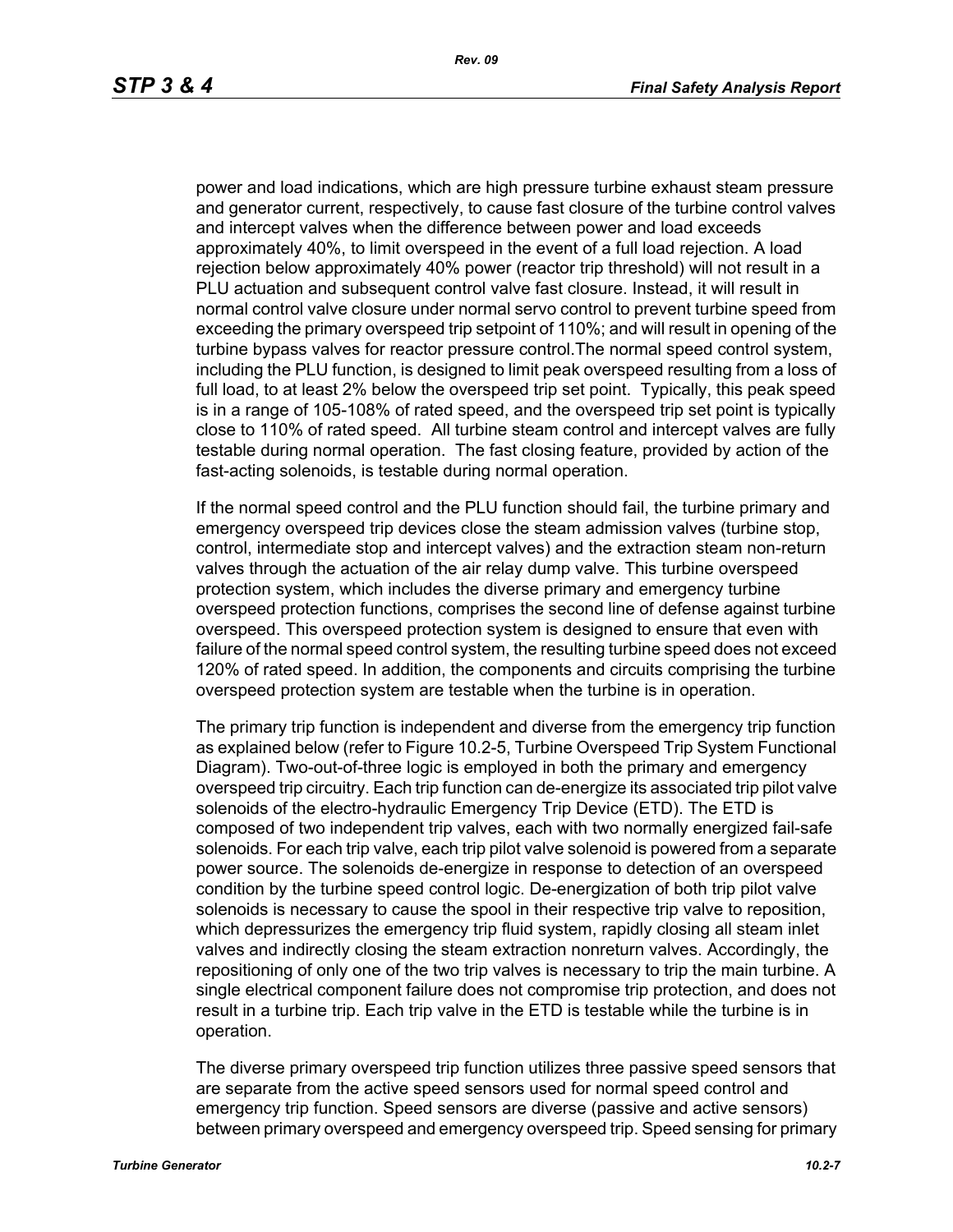and emergency overspeed trip functions also use separate speed wheels (refer to Figure 10.2-5). Each speed signal for the primary trip function is compared to a speed setpoint of approximately 110% of rated speed, and produces trip signals arranged in two-out-of-three logics, to de-energize both trip pilot valve solenoids of one of the two trip valves of the ETD. Both trip pilot valve solenoids must be de-energized to trip the associated trip valve. The ETD has two redundant trip valves. Tripping of either redundant trip valve will drain the emergency trip fluid, resulting in a turbine trip.

The emergency overspeed trip function is the redundant backup electrical overspeed trip and uses three active magnetic pickups to sense turbine speed that are separate from those used by the primary overspeed trip function. The speed setpoint for the emergency overspeed trip function is approximately 111% of rated speed.

The control signals from the two turbine-generator overspeed trip functions are isolated from, and independent of, each other. The two overspeed trip functions use diverse electronic means (hardware and software/firmware) to eliminate common cause failures from rendering the trip functions inoperable. The two overspeed trip systems are installed in separate cabinets, each with redundant uninterruptable power sources.

The emergency electrical overspeed trip function uses the same turbine speed sensing techniques and the same speed sensors as the normal speed control system. The normal speed controllers and emergency overspeed protection trip controllers may be located in the same cabinet (refer to Figure 10.2-5). However, the control signals from the normal speed control system and the trip signals from the emergency overspeedprotection trip function are separate from each other. This means that the emergency overspeed protection trip function is implemented in three separate trip controllers, and that these trip controllers are separate from the normal speed controllers, so that the control signals from the two systems are isolated from, and independent of, each other. The trip output signals from the trip controllers are arranged in two-out-of-three logic to de-energize the trip pilot valve solenoids of one of the two trip valves in the ETD to cause a turbine trip. Redundant power sources are provided for the trip controllers and normal speed controllers. Loss of power to one trip controller will result in a single channel trip signal to the two-out-of-three trip logic with no turbine trip. Functional independence of the normal speed control system and the emergency overspeed trip system is assured in that failure of the normal speed controllers does not affect the ability of the emergency overspeed trip function.

The overspeed sensing devices are located in the turbine front bearing standard, and are therefore protected from the effects of missiles or pipe breakage. The hydraulic lines are fail-safe; if one were to be broken, loss of hydraulic pressure would result in a turbine trip. The ETD is also fail-safe. Each trip valve transfers to the trip state on a loss of power to both of its associated trip pilot valve solenoids, resulting in a turbine trip. These features provide inherent protection against failure of the overspeed protection system caused by low trajectory missiles or postulated piping failures.

Each turbine extraction line is reviewed for potential energy and contribution to overspeed. The number and type of extraction non-return valves required for each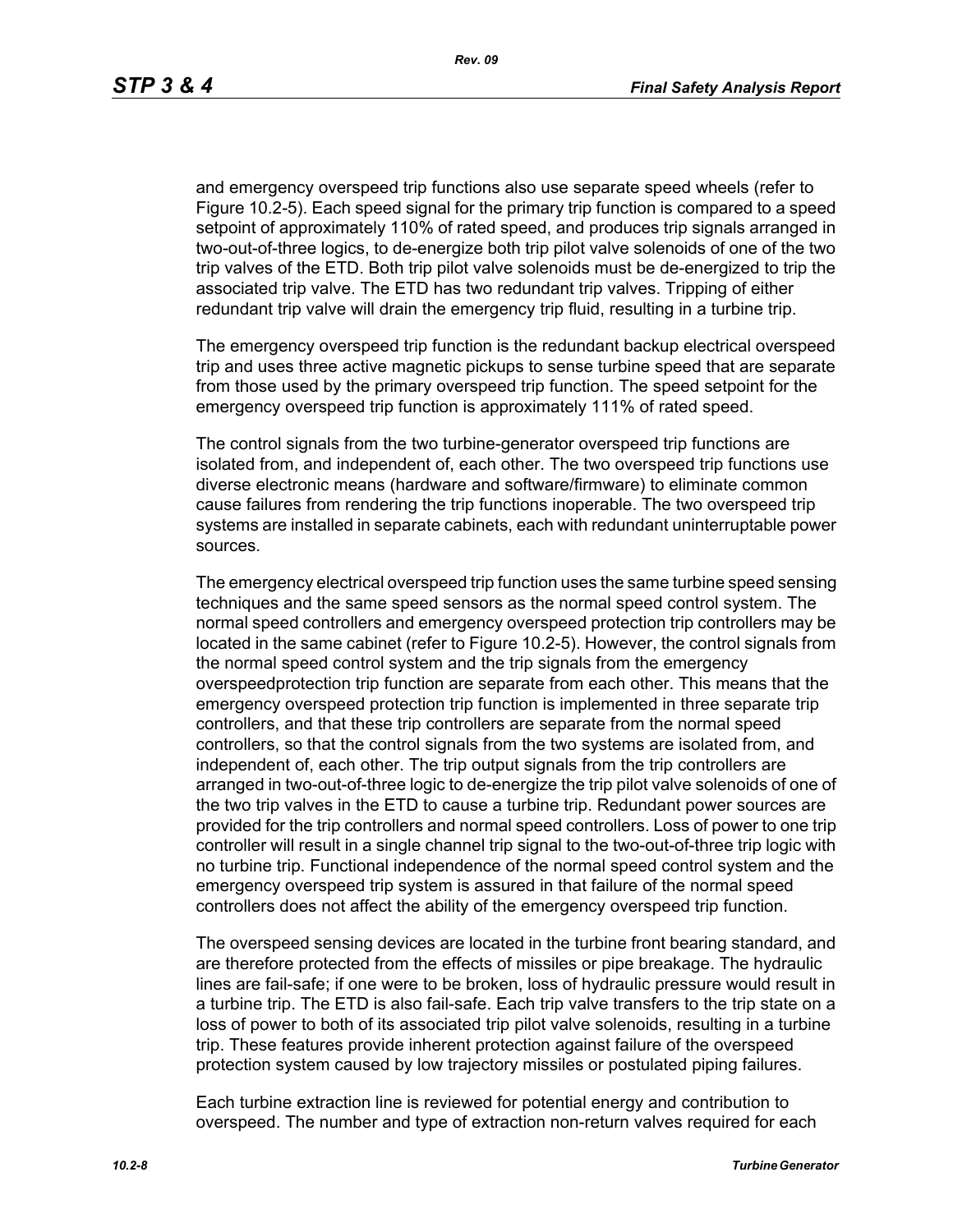extraction line are specified based on the enthalpy and mass of steam and water in the extraction line and feedwater heater. Higher energy lines are provided with powerassisted closed non-return valves, controlled by an air relay dump valve, which in turn, is activated by the emergency trip fluid system. The air relay dump valve, actuated on a turbine trip, dumps air from the extraction non-return valve actuators to provide rapid closing. The closing time of the extraction non-return valves is sufficient to minimize steam contribution to the turbine overspeed event.

The following component redundancies are employed to guard against excessive overspeed:

- (1) Main stop valves/control valves
- (2) Intermediate stop valves/intercept valves
- (3) Normal speed control/primary overspeed control/emergency overspeed control
- (4) Fast-acting solenoid valves/emergency trip fluid system (emergency trip device)
- (5) Speed control signals/primary overspeed trip/emergency overspeed trip
- (6) Spring assisted non-return check valves where needed/ air relay dump valve for spring assisted non-return valves

The main stop valves and control valves provide full redundancy in that these valves are in series and have independent control signals and operating mechanisms. Closure of all four stop valves or all four control valves effectively shuts off all main steam flow to the HP turbine. The intermediate stop and intercept valves are also fully redundant in that they are in series and have separate control signals and operating mechanisms. Closure of either valve or both valves in each of the six sets of intermediate stop and intercept valves effectively shuts off steam flow to the three LP turbines. This arrangement is such that failure of a single valve to close does not result in a maximum speed in excess of design limits. To ensure water flashing to steam from the feedwater heaters, moisture separators/reheaters, and the gland seal evaporator does not contribute to acceleration of the turbine after a trip, spring assisted non-return check valves are installed on lines that could contain high amounts of entrained energy.

The following is a summary of the shared hydraulic components and system interfaces.

- The fluid trip system supply (FTS) provides hydraulic fluid to the trip valves. Failure of this supply line will fail safe because loss of oil pressure will cause all valves to fast close.
- **The hydraulic power unit (HPU) has one central reservoir, two redundant pumps,** associated filters and control valves. These pumps supply high-pressure hydraulic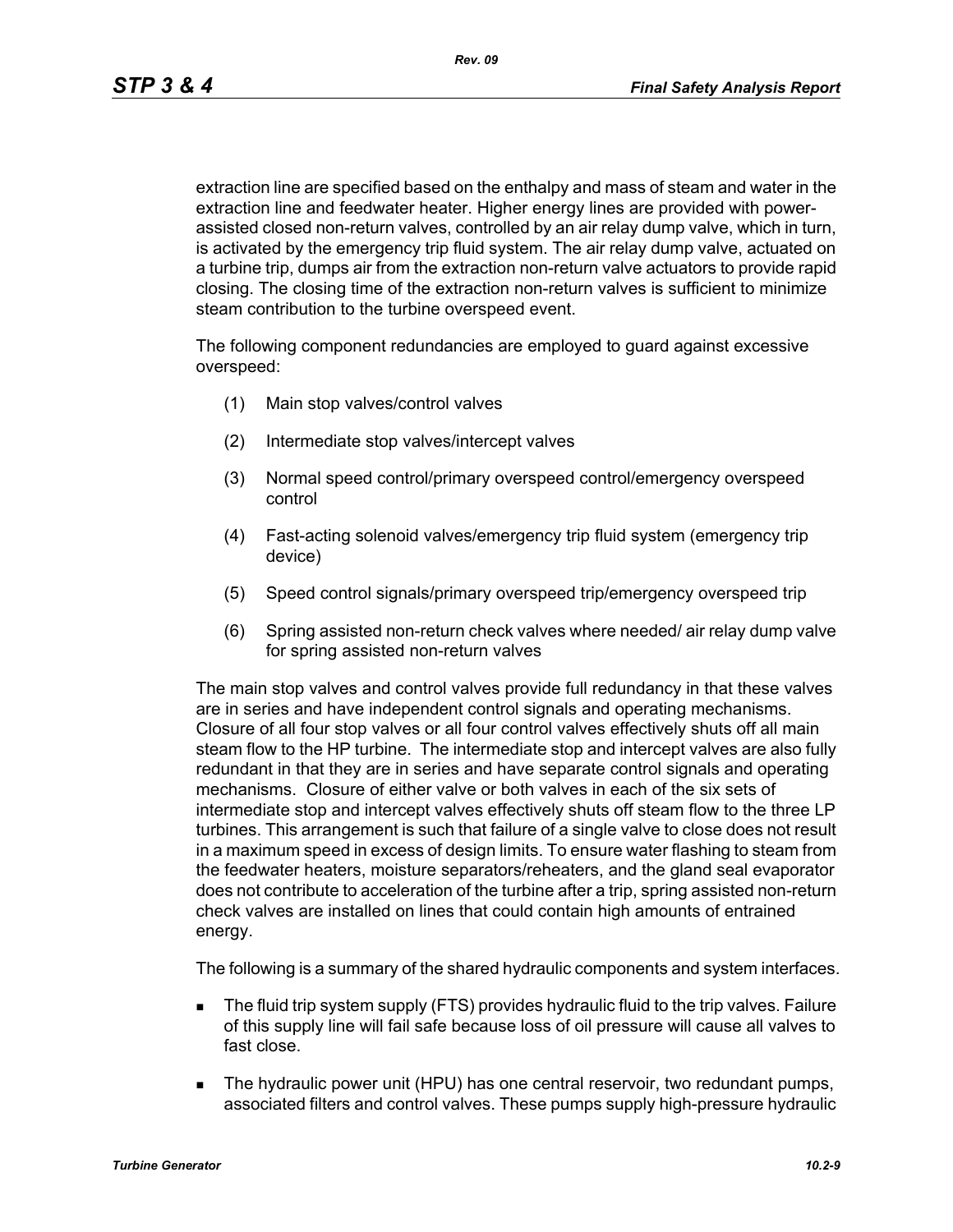fluid for the fluid trip system, normal control of turbine valves and the main steam bypass valves.

- There is one hydraulic fluid drain header for the main stop valves (MSV) and one drain header for the control valves (CV). These two headers drain to the HPU reservoir through a common drain line.
- There is one hydraulic fluid drain header for three intermediate stop valves (ISV) and three intercept valves (IV), with one common drain line to the HPU reservoir. A similar arrangement exists for the other three ISVs and three IVs.
- **The hydraulic fluid drain headers and drain lines are large diameter pipes, and are** arranged with the appropriate slope to drain to the HPU reservoir.
- Each pair of ISVs and IVs share a common valve body, also referred to as a CIV, but each valve has its own separate valve disk, actuator, and instrumentation. The ISVs and IVs operate separately from each other as discussed in COLA Part 2, Tier 2, Subsection 10.2.2.2.
- The trip valves and lockout valves drain emergency trip system (ETS) fluid to a common drain header, where it is drained to the HPU reservoir through a common drain pipe. The header drain will be a one-inch nominal, or greater, pipe.
- The drain header has one vent line to the HPU reservoir
- Periodic surveillance testing of valves and trip devices ensure that the drain lines are not plugged.
- There is one air relay dump valve that controls air to the steam extraction non-return valves. Venting of the air through the air relay dump valve will enable spring assisted closure of the non-return valves. The instrument air system supplies clean and filtered air to the non-return valves and the relay dump valve. See COLA Part 2, Tier 2, Subsection 9.3.6 for more details of the instrument air system. The extraction non-return valves are check valves and, should the air fail to vent, they would close on reverse flow without the spring assist.

# **10.2.2.5 Turbine Protection System**

STP DEP 10.2-3

*In addition to the overspeed trip signals discussed, the ETS closes the main stop*  valves *and control valves*,*and the CIVs* intermediate stop valves and intercept valves, and the extraction non-return valves *to shut down the turbine on the following signals.*

- *(1) Emergency*Manual *trip pushbutton*switch *in* the *control room*
- *(2) Moisture Separator high level*
- *(3) High condenser pressure*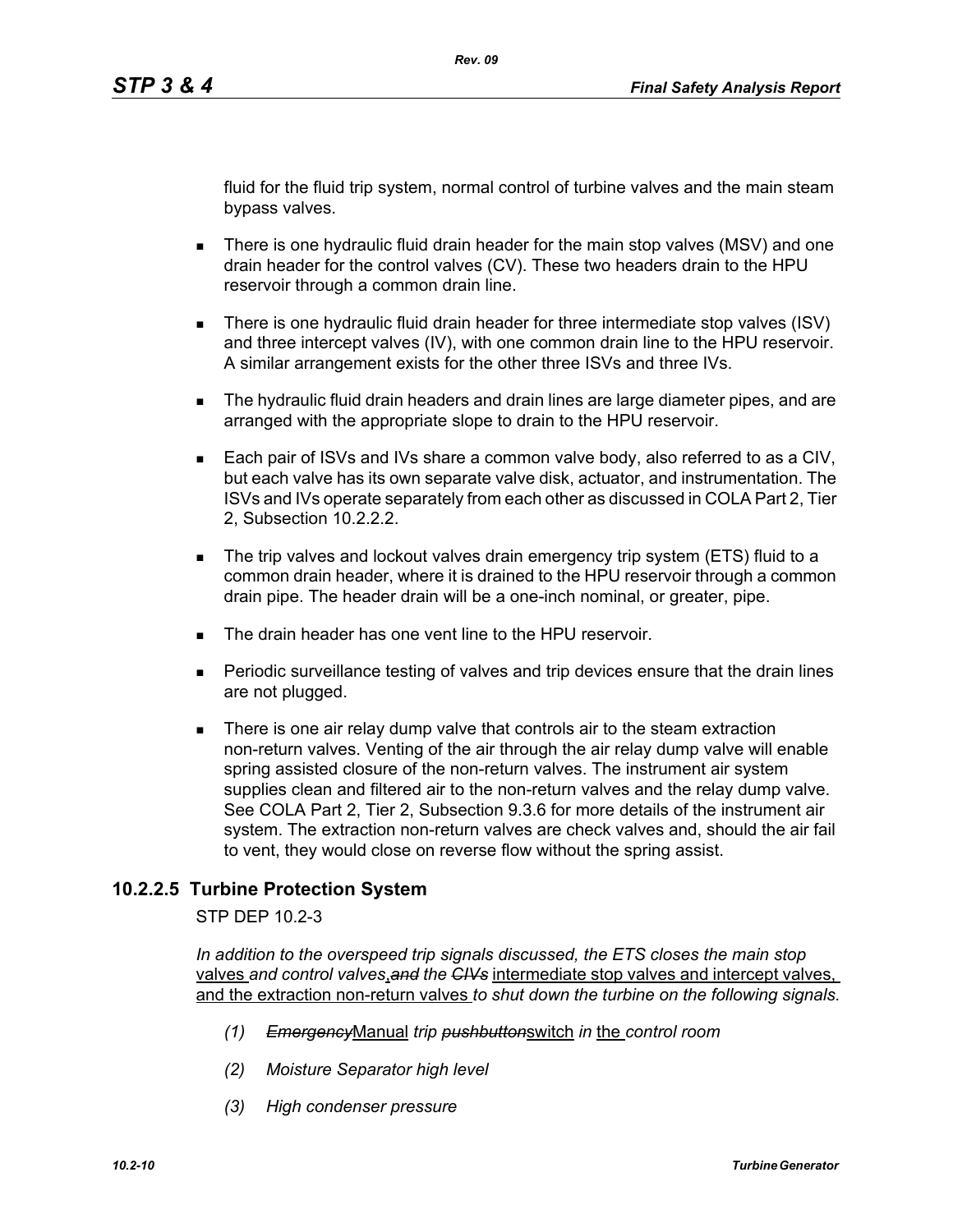- *(4) Low lube oil pressure*
- *(5) LP turbine exhaust hood high temperature*
- *(6) High reactor water level*
- *(7) Thrust bearing wear*
- *(8) Overspeed (electrical and mechanical)* Not Used
- *(9) Manual* Manual *trip handle on* switch near the *front standard*
- *(10) Loss of stator coolant*
- *(11) Low hydraulic fluid pressure*
- *(12) Any* Selected *generator trip*
- *(13) Loss of EHC electrical power*
- *(14) Excessive turbine shaft vibration*
- *(15) Loss of two* of the three *speed signals* that are shared by the normal speed control and emergency overspeed trip functions
- *(16) Loss of two pressure control channels*

*All of the above trip signals except* generator trips, loss of power, and *vibration and manual trips use 2/3 or 2/4* two-out-of-three *coincident trip logic.*

*When the ETS is activated, it overrides all operating signals and trips the main stop and*valves, *control valves, and combined intermediate* stop valves, and intercept *by way of their disk/dump valves.* The extraction non-return valves also close by venting air through the relay dump valve.

The manual trip switches in the control room and near the front standard are directly hardwired to interrupt power to the trip pilot valve solenoids, resulting in dumping of the ETS fluid and a turbine trip.

#### **10.2.2.6 Turbine-Generator Supervisory Instruments**

STP DEP 10.2-1

*Although the turbine is not readily accessible during operation, the turbine supervisory instrumentation is sufficient to detect any potential malfunction. The turbine supervisory instrumentation includes monitoring of the following:*

*(13) Exciter* Collector *air temperatures*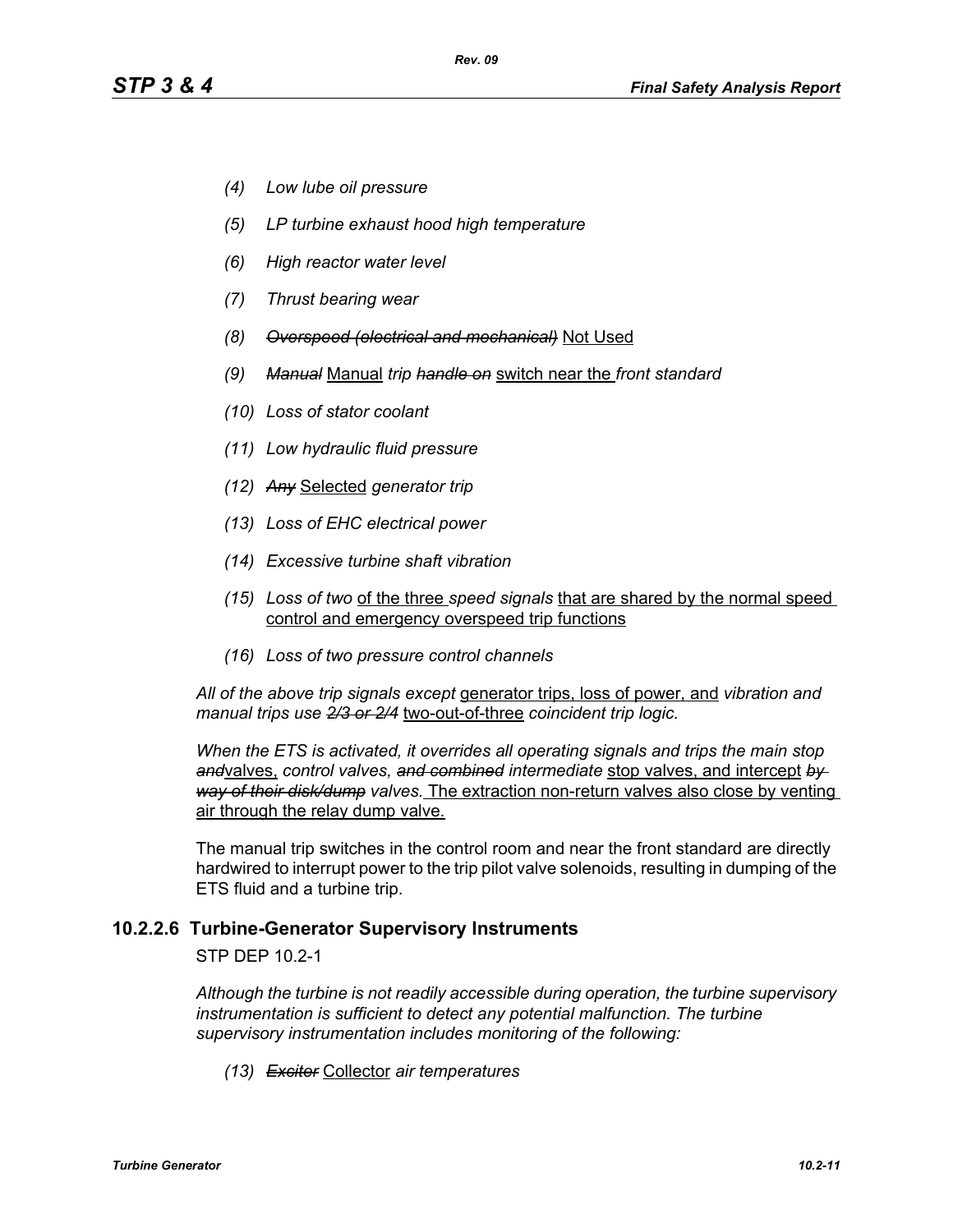# **10.2.2.7 Testing**

STP DEP 10.2-3

*The electrical and mechanical* Primary and Emergency *overspeed trip* circuits and *devices can be tested remotely at* shut down, *rated speed* and *under load, by means of controls on the EHC test panel.*in the Main Control Room. *Operation of the overspeed protection devices under controlled, overspeed* speed *conditions* is checked at startup and after each refueling or major maintenance outage. **In some** cases, operation of the overspeed protection devices can be tested just prior to shutdown, thus negating the need to test overspeed protection devices during subsequent startup, if no maintenance is performed affecting the overspeed trip circuits and devices.

During refueling, or maintenance shutdowns, coinciding with the in-service inspection schedule required by Section XI of the ASME Code for reactor components, at intervals defined in Subsection 10.2.3.6, at least one main steam stop valve, one turbine control valve, one intermediate stop valve, and one intercept valve are dismantled to conduct visual and surface examinations of valve seats, disks and stems. If unacceptable flaws or excessive corrosion is found in a valve, all other valves of that type are dismantled and inspected. Valve bushings are inspected and cleaned, and bore diameters checked for proper clearance.

Main stop valves and turbine control valves, intercept valves and intermediate stop valves are exercised quarterly (or as required by the missile probability analysis) by closing each valve and observing the remote valve position indicator for fully CLOSED position status. This test also verifies operation of the fast close function of each main steam stop, turbine control, intercept and intermediate stop valve during the last few percent of valve stem travel.

Access to required areas outside of the turbine shielding is provided on the turbine floor under operating conditions.

*Provisions for testing each of the following devices while the unit is operating are included:*

- *(1) Main stop valves and control valves*
- *(2) Turbine bypass valves*
- *(3) Low pressure turbine combined intermediate* stop and intercept *valves (CIVs)*
- *(4) Overspeed governor* Emergency trip devices
- *(5) Turbine extraction nonreturn valves*
- *(6) Condenser vacuum trip system* Not Used
- *(7) Thrust bearing wear detector* Not Used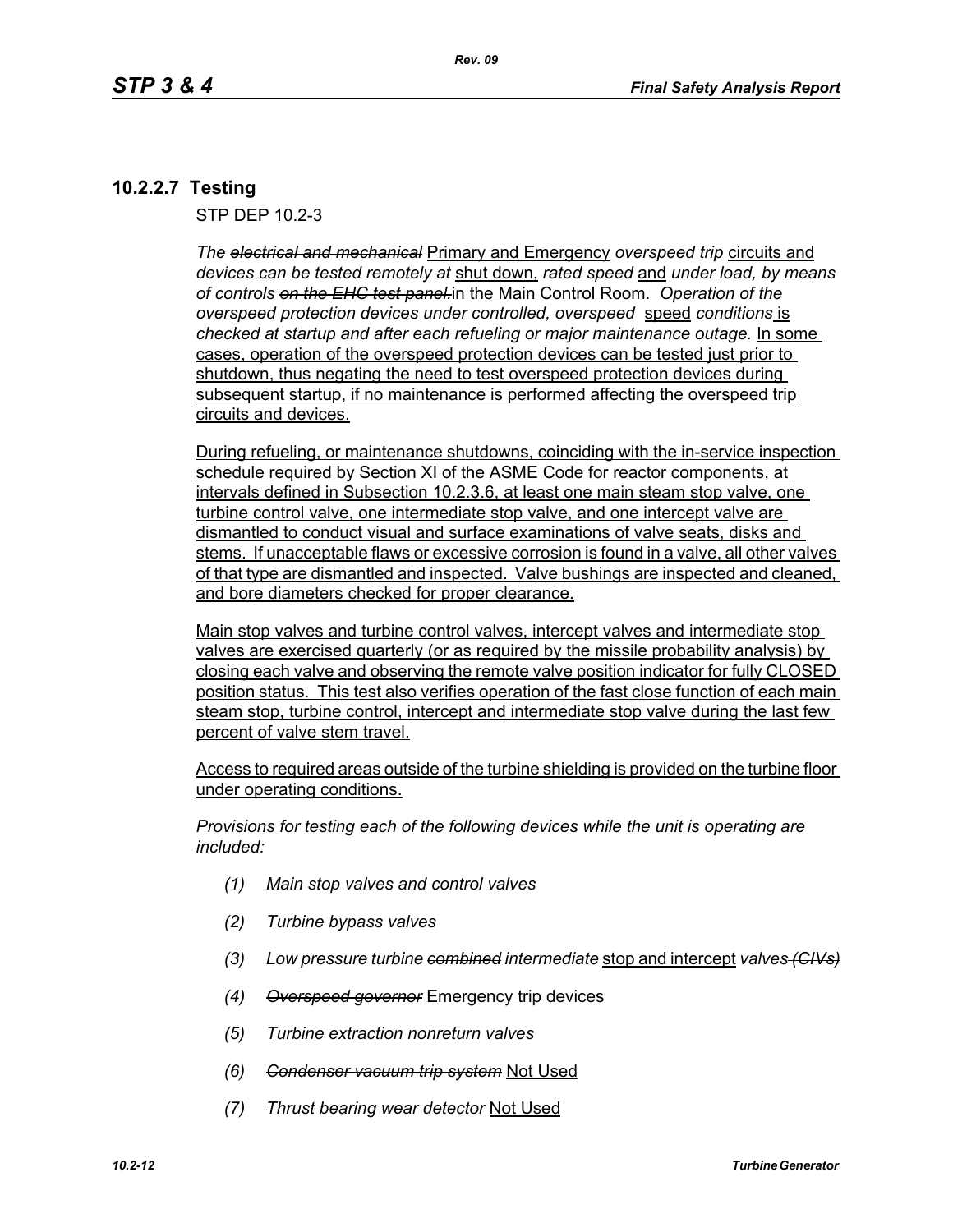- *(8) Remote trip solenoids* Not Used
- *(9) Lubricating oil pumps*
- *(10) Control fluid pumps*

#### **10.2.3.1 Materials Selection**

STP DEP 10.2-2

*Since actual levels of FATT and Charpy V-notch energy vary depending upon the size of the part, and the location within the part, etc., these variations are taken into account in accepting specific forgings for use in turbines for nuclear application. The fracture appearance transition temperature (50% FATT), as obtained from Charpy tests performed in accordance with specification ASTM A-370, will be no higher than - 17.8°C for low-pressure turbine disks. The Charpy V-notch energy at the minimum operating temperature of each low-pressure disk in the tangential direction should be at least 81.4 Nm.*

Low-pressure turbine wheel (disc) forgings are made from vacuum treated Ni-Cr-Mo-V alloy steel forgings. The fracture appearance transition temperature (50% FATT), as obtained from Charpy tests performed in accordance with ASTM A-370, will be no higher than 0ºF for low-pressure turbine wheel (disc) forgings. The Cv energy at the minimum operating temperature will be at least 60 ft-lbs for a low-pressure turbine wheel (disc) forging. A minimum of three Cv specimens will be tested in accordance with specification ASTM A-370 to determine this energy level. The determination of FATT is used in lieu of nil-ductility transition temperature methods.

Large integral rotors are also made from vacuum treated Ni-Cr-Mo-V alloy steel forgings. Their larger size limits the achievable properties. The fracture appearance transition temperature (50% FATT), as obtained from Charpy tests performed in accordance with ASTM A-370, will be no higher than +40ºF for large integral forgings. The Cv energy at the minimum operating temperature will be at least 45 ft-lbs for a large integral rotor forging. A minimum of three Cv specimens will be tested in accordance with specification ASTM A-370 to determine this energy level.

Current turbine designs utilize rotors produced from large integral forgings. Future turbine designs may include fabricated rotors produced from multiple wrought components. Acceptable material properties will be consistent with component size and fabrication method.

# **10.2.3.2 Fracture Toughness**

STP DEP 10.2-2

*Stress calculations include components due to centrifugal loads, interference fit, and thermal gradients where applicable. The ratio of material fracture toughness, KIC (as derived from material tests on each major part or rotor), to the maximum tangential stress* intensity *at speeds from normal to 115% of rated speed* design overspeed *is at least 10 mm1/2* 2 at minimum operating temperature. The fracture toughness (KIC)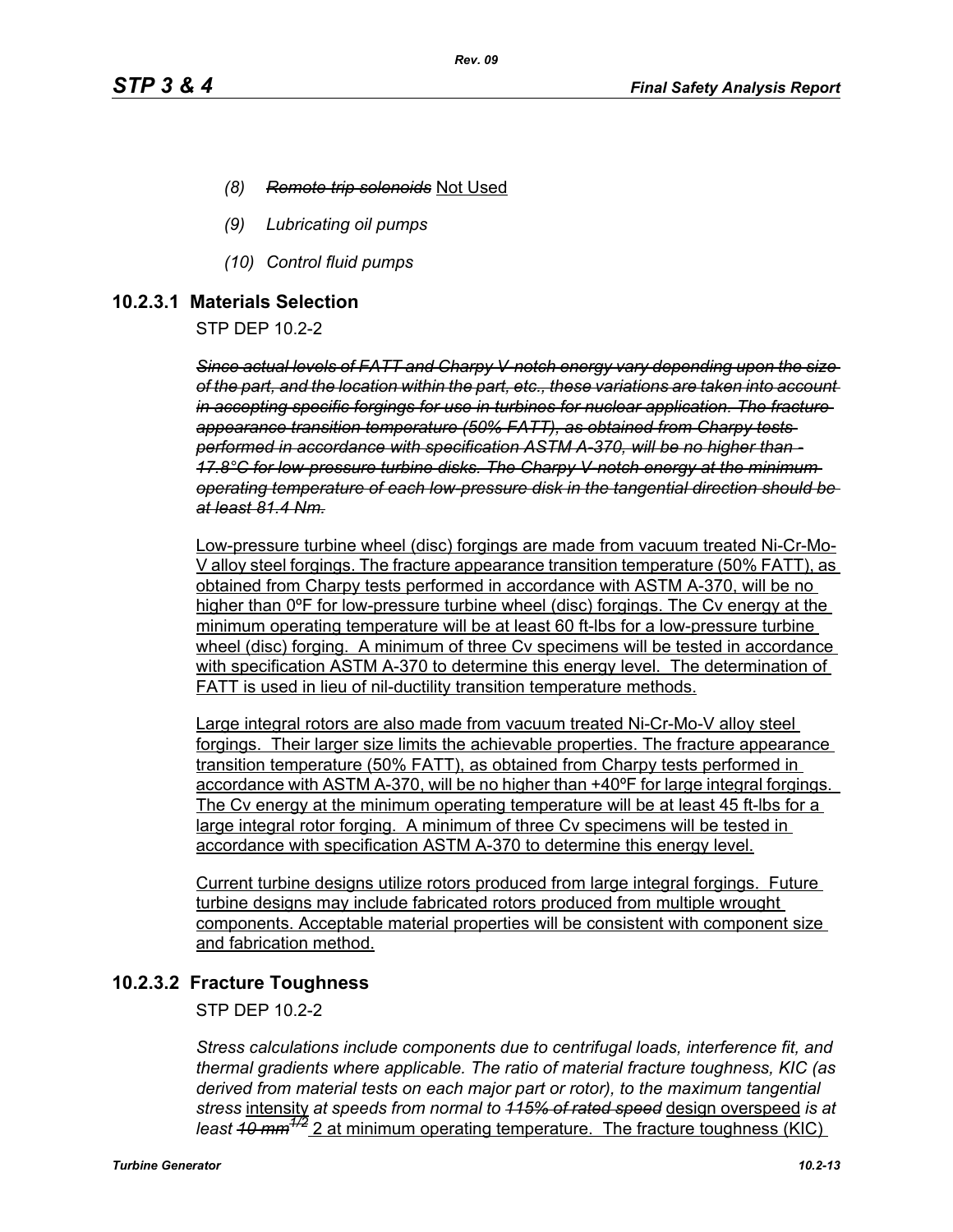value is determined using a value of deep-seated FATT based on the measured FATT values from trepan specimens, and a correlation factor obtained from historical integral rotor test data.

*Adequate material facture toughness needed to maintain this ratio is assured by destructive tests on material samples using correlation methods which are as conservative, or more so, than those presented in Reference 10.2-1. However, this method of obtaining fracture toughness, KIC, will be used only on materials which exhibit a well-defined Charpy energy and fracture appearance transition curve and strain-rate insensitive. The COL applicant will provide the test data and the calculated toughness curve to the NRC staff for review. (See Subsection 10.2.5.1 for COL license information.)*

*Turbine operating procedures are employed to preclude brittle fracture at startup by ensuring that metal temperatures are (a) adequately above the FATT, and (b) as defined above, sufficient to maintain the fracture toughness to tangential stress ratio at or above 10 mm1/2. Sufficient warmup time is specified in the turbine operating instruction to assure that toughness will be adequate to prevent brittle fracture during startup.* Sufficient warm-up time is specified in the turbine operating instructions to ensure that the above ratio of fracture toughness to stress intensity is maintained during all phases of anticipated turbine operation.

# **10.2.3.3 High Temperature Properties**

STP DEP 10.2-2

*The operating temperatures of* both *the high-pressure* and the low pressure *rotors are below the stress rupture range. Therefore, creep-rupture is not a significant failure mechanism.* 

# **10.2.3.4 Turbine Design**

STP DEP 10.2-2

*The turbine assembly is designed to withstand normal conditions and anticipated transients, including those resulting in turbine trip, without loss of structural integrity. The design of the turbine assembly meets the following criteria:* 

- *(1) Turbine shaft bearings are designed to retain their structural integrity under normal operating loads and anticipated transients, including those leading to turbine trips.*
- *(2) The multitude of natural critical frequencies of the turbine shaft assemblies existing between zero speed and 20% overspeed are controlled in the design and operation so as to cause no distress to the unit during operation.*
- *(3) The maximum tangential stress resulting from centrifugal forces, interference fit, and thermal gradients does not exceed 0.75 of the yield strength of the materials at 115% of rated speed.* The turbine rotor average tangential stress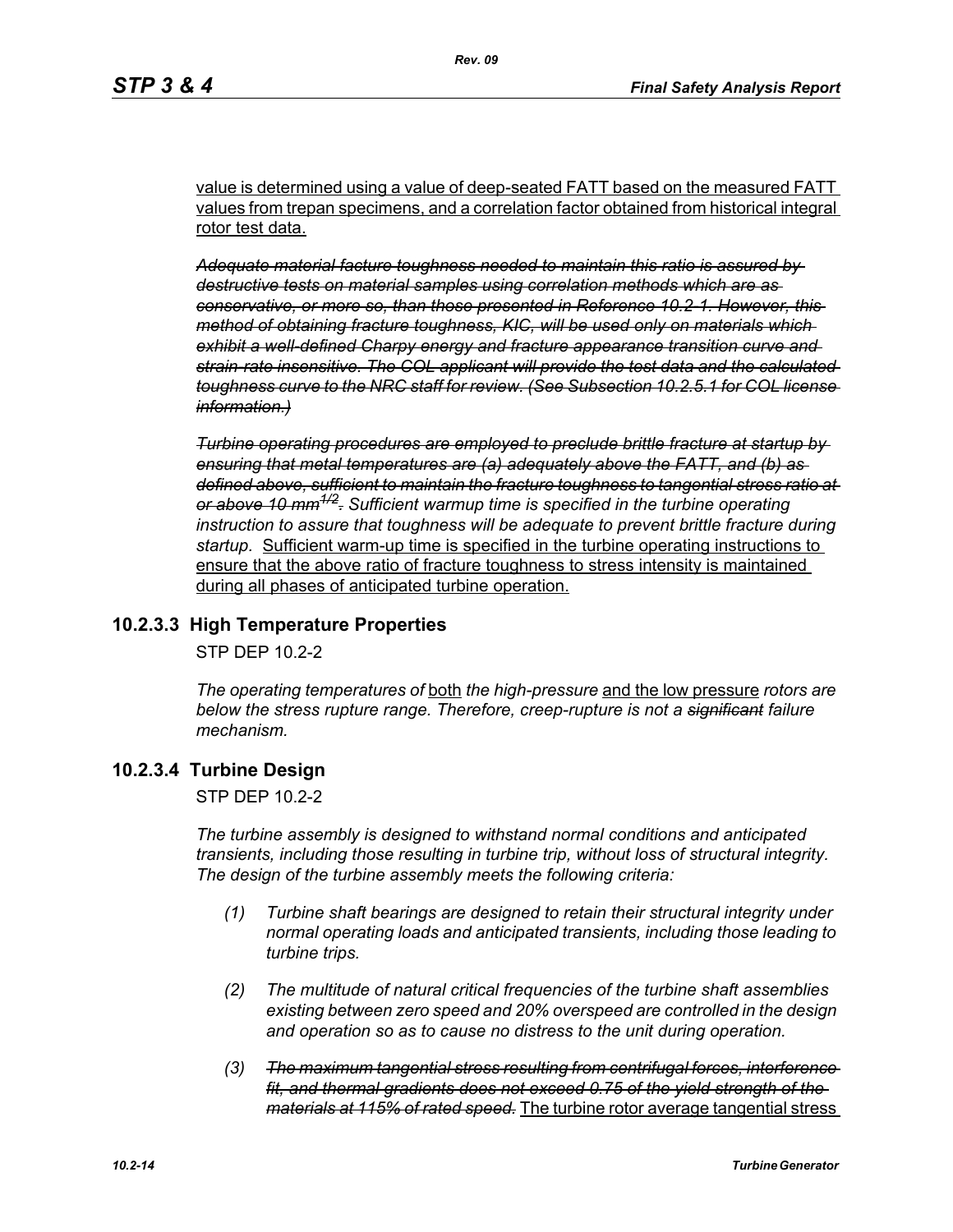(excluding stresses in the blade/wheel region) at design overspeed resulting from centrifugal forces, interference fit (as applicable), and thermal gradients does not exceed 0.75 of the minimum specified yield strength of the material.

- *(4) The design overspeed of the turbine is* at least *5% above the highest anticipated speed resulting from a loss of load. The basis for the assumed design overspeed will be submitted to the NRC staff for review. (See Subsection 10.2.5.2 for COL license information.)*
- *(5) The turbine disk design will facilitate inservice inspection of all high stress regions. The turbine rotor design is based on using solid forged monoblock rotors rather than shrunk-on disks.*

# **10.2.3.5 Preservice Inspection**

STP DEP 10.2-1

*The pre-service inspection procedures and acceptance criteria are as follows.*

- *(1) Forgings are rough-machined with minimum stock allowance prior to heat treatment.*
- *(2) Each finished machined rotor is subjected to 100% volumetric (ultrasonic), and surface visual examinations, using established acceptance criteria. These criteria are more restrictive than those specified for Class 1 components in the ASME Boiler and Pressure Vessel Code, Sections III and V, and include the requirement that subsurface sonic indications are either removed or evaluated to ensure that they will not grow to a size which will compromise the integrity of the unit during its service life.* Forgings undergo 100% volumetric (ultrasonic) examination subject to established inspection methods and acceptance criteria that are equivalent or more restrictive than those specified for Class I components in ASME Code Sections III and V. Subsurface sonic indications are not accepted if found to compromise the integrity of the unit during its service life. Rotor forgings may be bored to remove defects, obtain material for testing and to conduct bore sonic inspection.
- *(3) All finished* Finished *machined surfaces* rotors *are* also *subjected to a* surface and visual examination. Specific portions, including any bores, keyways, or drilled holes, are subject to *magnetic particle test. with no flaw indications permissible* Surface indications are evaluated and removed if found to compromise the integrity of the unit during its service life. All flaw indications in keyways and drilled holes are removed.
- *(4) Each fully bucketed* bladed *turbine rotor assembly is* factory *spin- tested at the highest ainticipated speed resulting from a loss of load* 20% overspeed*.*

*Additional preservice inspections include air leakage tests performed to determine that the hydrogen cooling system is tight before hydrogen is introduced into the generator*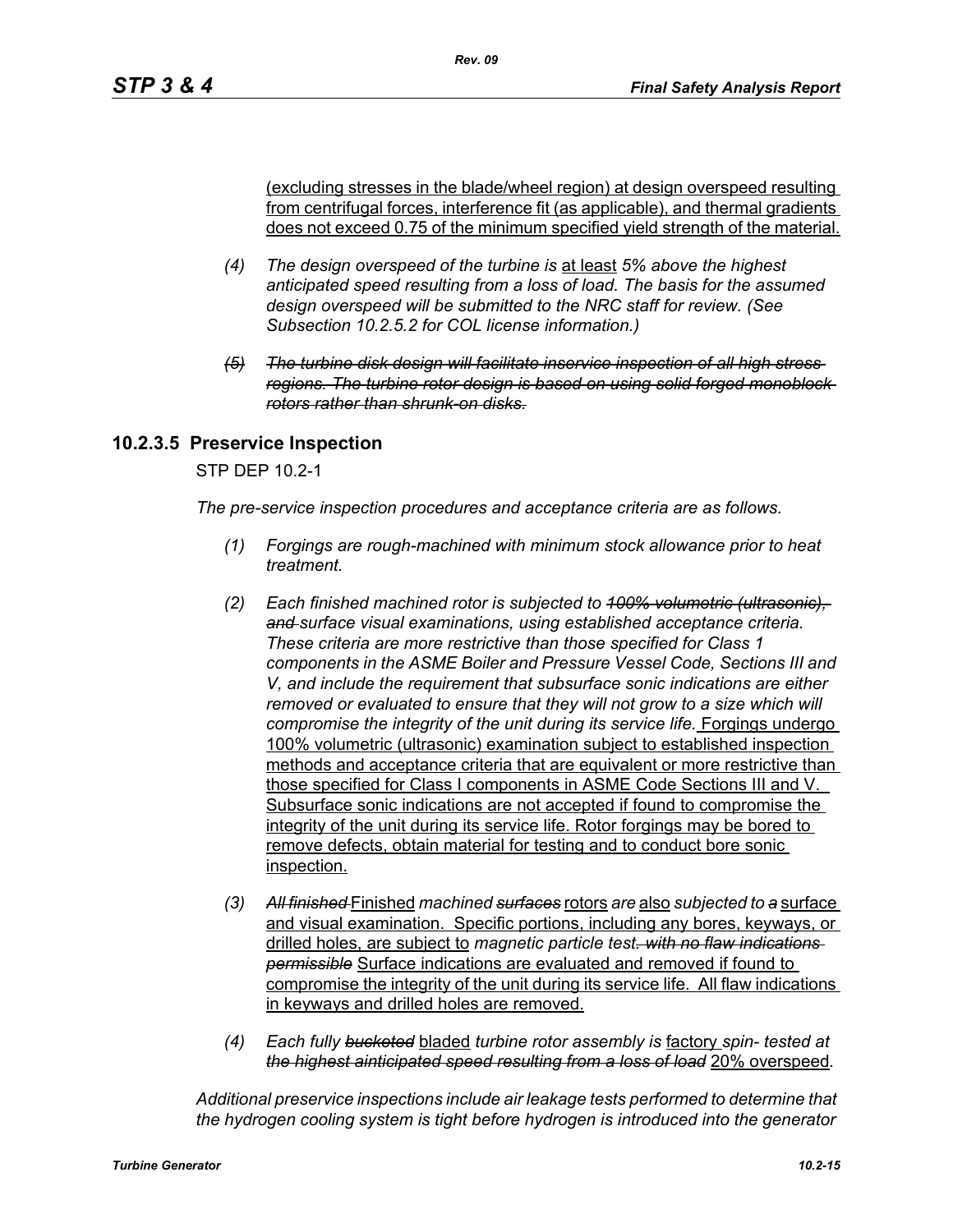*casing. The hydrogen purity is tested in the generator after hydrogen has been introduced. The generator windings and all motors are megger tested. Vibration tests are performed on all motor-driven equipment. Hydrostatic tests are performed on all coolers. All piping is pressure tested for leaks. Motor-operated valves are factory leak tested and inplace tested once installed* Required piping is pressure-tested for leaks.

#### **10.2.3.6 Inservice Inspection**

STP DEP 10.2-1

*The inservice inspection program for the turbine assembly includes the disassembly of the turbine and complete inspection of all normally inaccessible parts, such as couplings, coupling bolts, turbine shafts, low-pressure turbine buckets, low-pressure and high-pressure* turbine blades and turbine *rotors. During plant shutdown* (*coinciding with the inservice inspection schedule for ASME Section III components, as required by the ASME Boiler and Pressure Vessel Code, Section XI*)*, turbine inspection is performed in sections during the refueling outages so that in 10 years* a *total inspection has been completed at least once* within the time period recommended by the manufacturer*.* 

The recommended maintenance and inspection program plan for the turbine assembly, valves and controls ensures that the annual turbine generator missile probabilities are maintained at or below the acceptable level (see Subsection 10.2.1).

*This inspection consists of visual*, *and surface* and volumetric *examinations as indicated below:*

- *(1) Visual,* magnetic particle, and ultrasonic *examination of all accessible surfaces of rotors.*
- *(2) Visual*, *and surface* magnetic particle, or liquid penetrant *examination of all low-pressure buckets* turbine blades*.*
- *(3) 100% visual* Visual and magnetic particle *examination of couplings and coupling bolts.*

*The inservice inspection of valves important to overspeed protection includes the following:*

*(1) All main stop valves, control valves, extraction nonreturn valves,* intermediate stop valves and intercept valves *and CIVs will be* are *tested under load. Test controls installed on* in *the main control room turbine panel permit full stroking of the stop valves, control valves, and CIVs* intermediate stop valves and intercept valves*. Valve position indication is provided on the panel* in the main control room*. Some load reduction is* may be *necessary before testing main stop and*valves, *control valves,* intermediate stop valves *and* intercept valves *CIVs. Extraction nonreturn valves are tested by equalizing air pressure*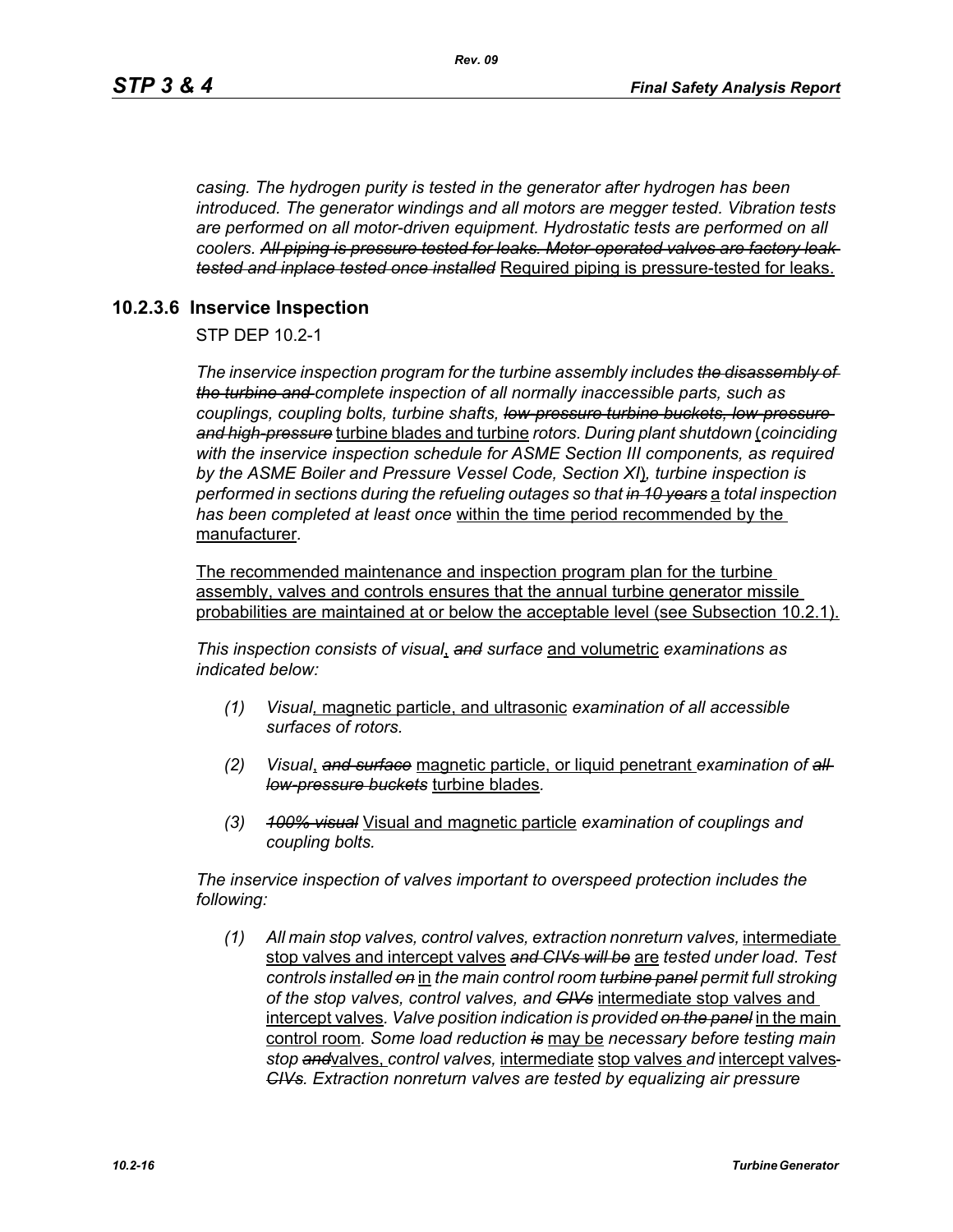*across the air cylinder. Movement of the valve arm is observed upon action of the spring closure mechanism* by the main control room valve position indication*.*

*(2) Main stop valves, control valves, extraction nonreturn valves, and CIVs* intermediate stop valves and intercept valves *will be* are *tested by the COL applicant in accordance with the BWROG turbine surveillance test program,* as required by the turbine missile probability analysis *by closing each valve and observing by the* main control room *valve position indicator* indication *that it* the valves *moves smoothly to a fully closed position. Closure of each main stop valve, control valve*, *and CIV* intermediate stop valve and intercept valve *during test will be* is *verified by direct observation of the* main control room *valve motion* position indication*.* This test also verifies the fast closure function during the last portion of the valve travel.

*Tightness tests of the main stop and control valves are performed at least once per maintenance cycle by checking the coastdown characteristics of the turbine from no load with each set of four valves closed alternately*, or using warm-up steam as an indicator with the valves closed*.* 

*Extraction nonreturn valves are tested at power, using the air supply test solenoid valves, to verify operability.*

*During each refueling outage, the main stop valves, control valves, intermediate stop valves, intercept valves, and nonreturn valves are tested to verify their closure times are less than the times provided in FSAR Section 10.2.2.2.*

*The turbine overspeed protection trip devices are tested quarterly, to verify operability of these devices. The time out of service for either the primary or emergency overspeed protection system for maintenance will be specified in the appropriate maintenance procedure.*

- *(3) All main stop valves, main control valves, and CIVs*, intermediate stop valves, intercept valves, and extraction nonreturn valves are disassembled and visually *will be inspected once during the first three refueling or extended maintenance shutdowns. Subsequent inspections will be* are *scheduled by the COL applicant in accordance with the BWROG turbine surveillance test program* as required by the turbine missile probability analysis*. The inspections will be conducted for:* 
	- *(a) Wear of linkages and stem packings.*
	- *(b) Erosion of valve seats and stems.*
	- *(c) Deposits on stems and other valve parts which could interfere with valve operation.*
	- *(d) Distortions, misalignment* or cracks*.*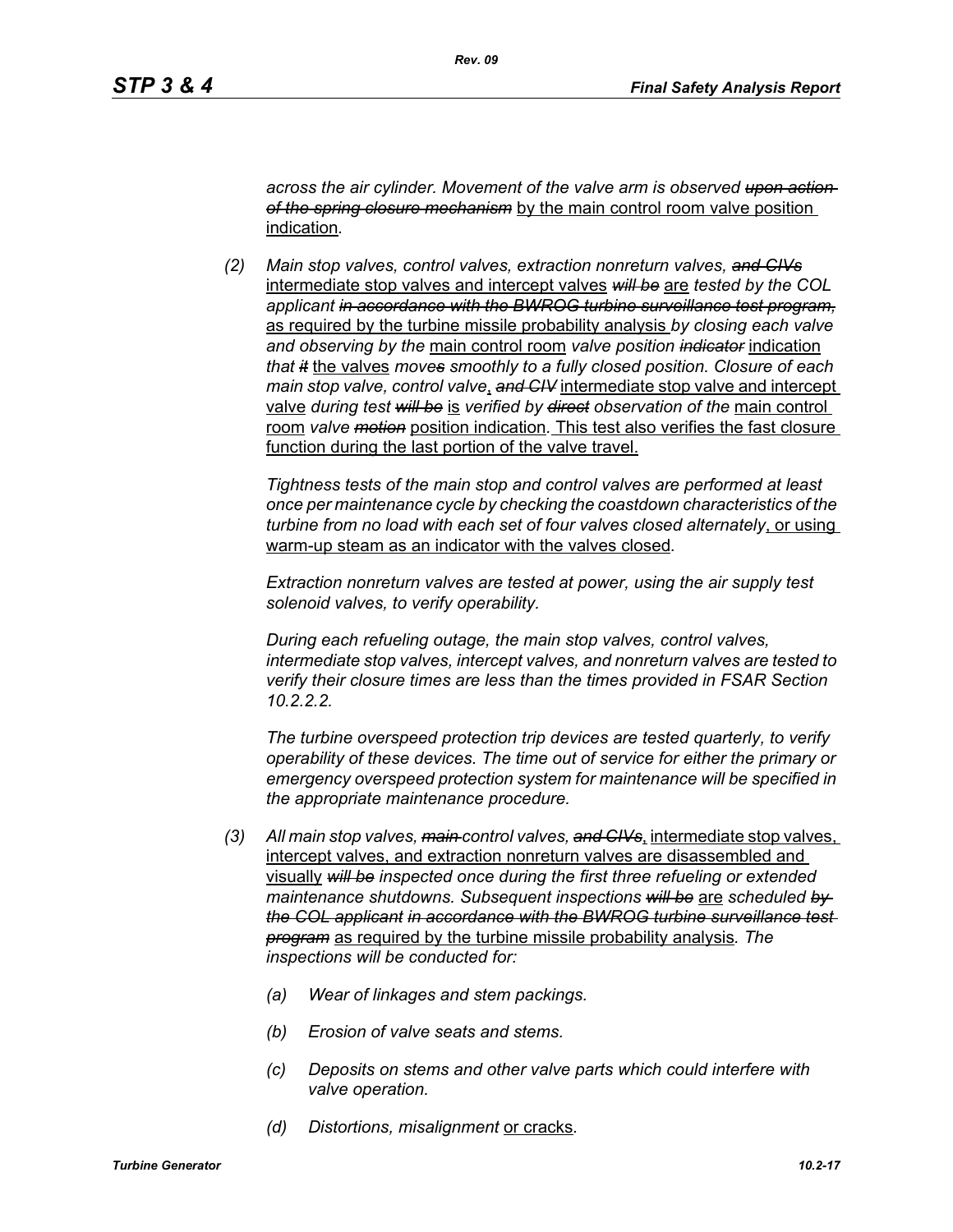*Inspection of all valves of one* <u>functional *type* (i.e., stop, control, intercept, nonreturn)</u> are *will be conducted if any unusual condition is discovered* for any detrimental, unusual condition (as defined by the turbine valve in-service inspection program) if one is discovered during the inspection of any single valve*.*

# **10.2.4 Evaluation**

STD DEP T1 2.4-2

STP DEP 3.5-1

The probability of a turbine missile adversely impacting SSCs important to safety will be maintained less than  $1x10^{-7}$  per year as discussed in Subsection 3.5.1.1.1.3, which meets the guidelines of Regulatory Guide 1.115 for not considering turbine missile damage to specific components. Refer to Subsection 3.5.1.1.1.3 for a discussion of compliance with Standard Review Plan 3.5.1.3 and the guidelines of Regulatory Guide 1.115. Thus failure of a turbine generator should not preclude the safe shutdown of the reactor.

*Since there is*are *no nuclear safety-related mechanical equipment in the turbine*essential systems or components located in the condenser expansion joint *area and since the condenser is at subatmospheric pressure during all modes of turbine operation, failure of the joint will have no adverse effects on nuclear safety related equipment.*

# **10.2.5 COL License Information**

# **10.2.5.1 Low Pressure Turbine Disk Fracture Toughness**

The following site-specific supplement addresses COL License Information Item 10.1.

In accordance with 10 CFR 50.71(e), STPNOC will update the FSAR to identify the asbuilt turbine material property data that supports the material properties used in the turbine rotor design specified in Subsection 10.2.3.2, after procurement and prior to initial fuel load (COM 10.2-1). Operating procedures to assure sufficient turbine warmup time as required by Subsection 10.2.3.2, are prepared in accordance with the guidelines in FSAR Section 13.5.

# **10.2.5.2 Turbine Design Overspeed**

The following site-specific supplement addresses COL License Information Item 10.2.

The highest anticipated speed resulting from loss of load is normally in the range of 105-108% of rated speed. Turbine components are designed such that calculated stresses do not exceed the minimum material strength at 120% of rated speed. Turbine rotors are spun to a speed of 120% rated as part of factory balance verification. This is approximately 12% above the highest anticipated speed resulting from loss of load, which meets the design criteria stated in Section 10.2.3.4 Item (4). The valve closure times used in the overspeed calculation are provided in Subsection 10.2.2.2. The turbine steam admission valves are assumed to be initially at valve-wide-open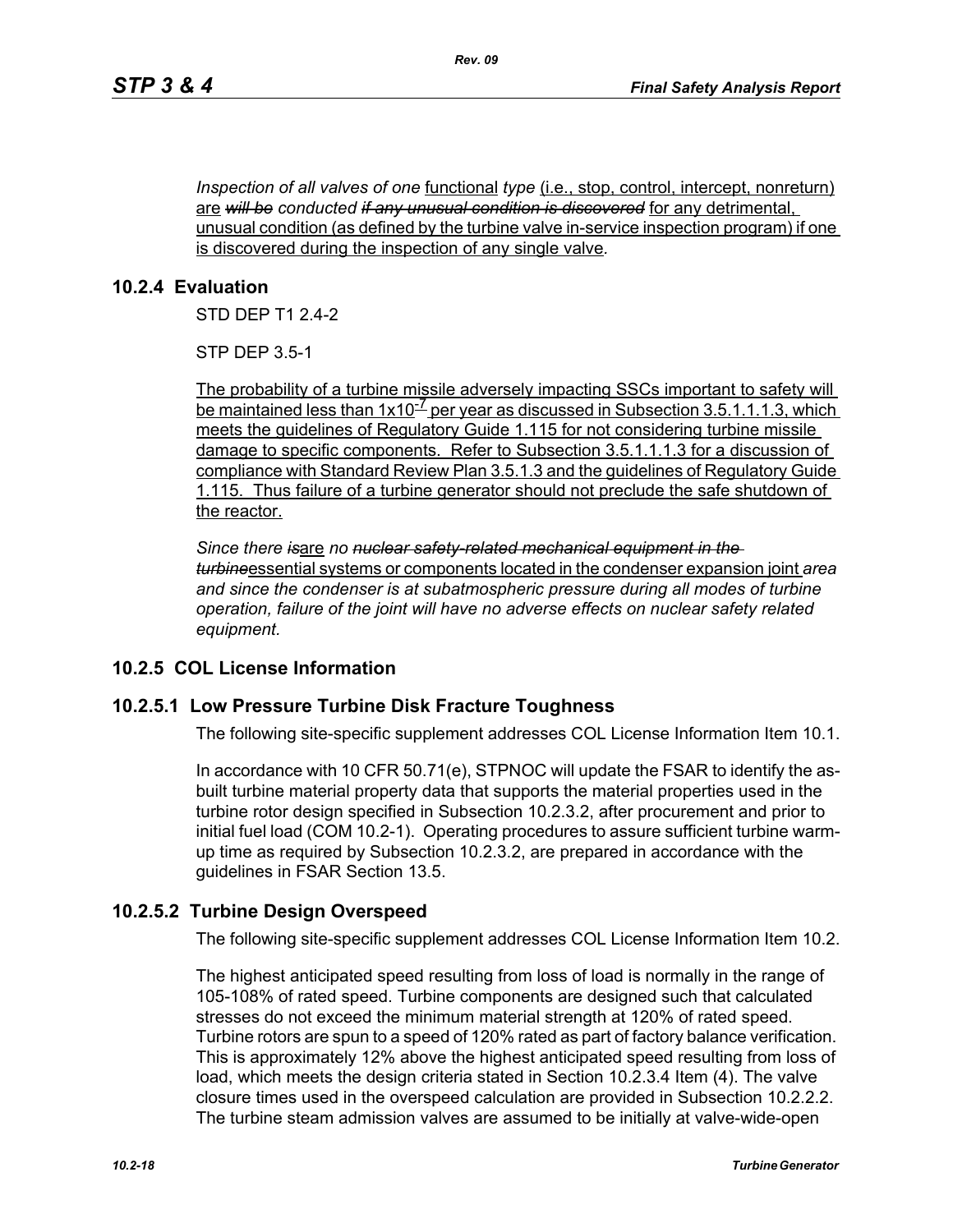positions, which are conservative. The primary overspeed trip and the emergency overspeed trip setpoints are 110% and 111%, respectively.

# **10.2.5.3 Turbine Inservice Test and Inspection**

The following site-specific supplement addresses COL License Information Item 10.3.

Turbine inservice test and inspection requirements are discussed in Subsection 10.2.3.6.

# **10.2.6 References**

The following supplement adds the following references.

- 10.2-3 Electric Power Research Institute, "Guidelines for Permanent BWR Hydrogen Water Chemistry Installations – 1987," EPRI NP-5283-SR-A, September 1987.
- 10.2-4 J. Tominaga, "Analysis of the Probability of the Generation of Missiles from Fully Integral Nuclear Low Pressure Turbines," Toshiba Technical Report UTLR-0008-P, Revision 1, September 2010.
- 10.2-5 K. Jibiki, "Probabilistic Evaluation of Turbine Valve Test Frequency," Toshiba Technical Report UTLR-0009-P, Revision 1, September 2010.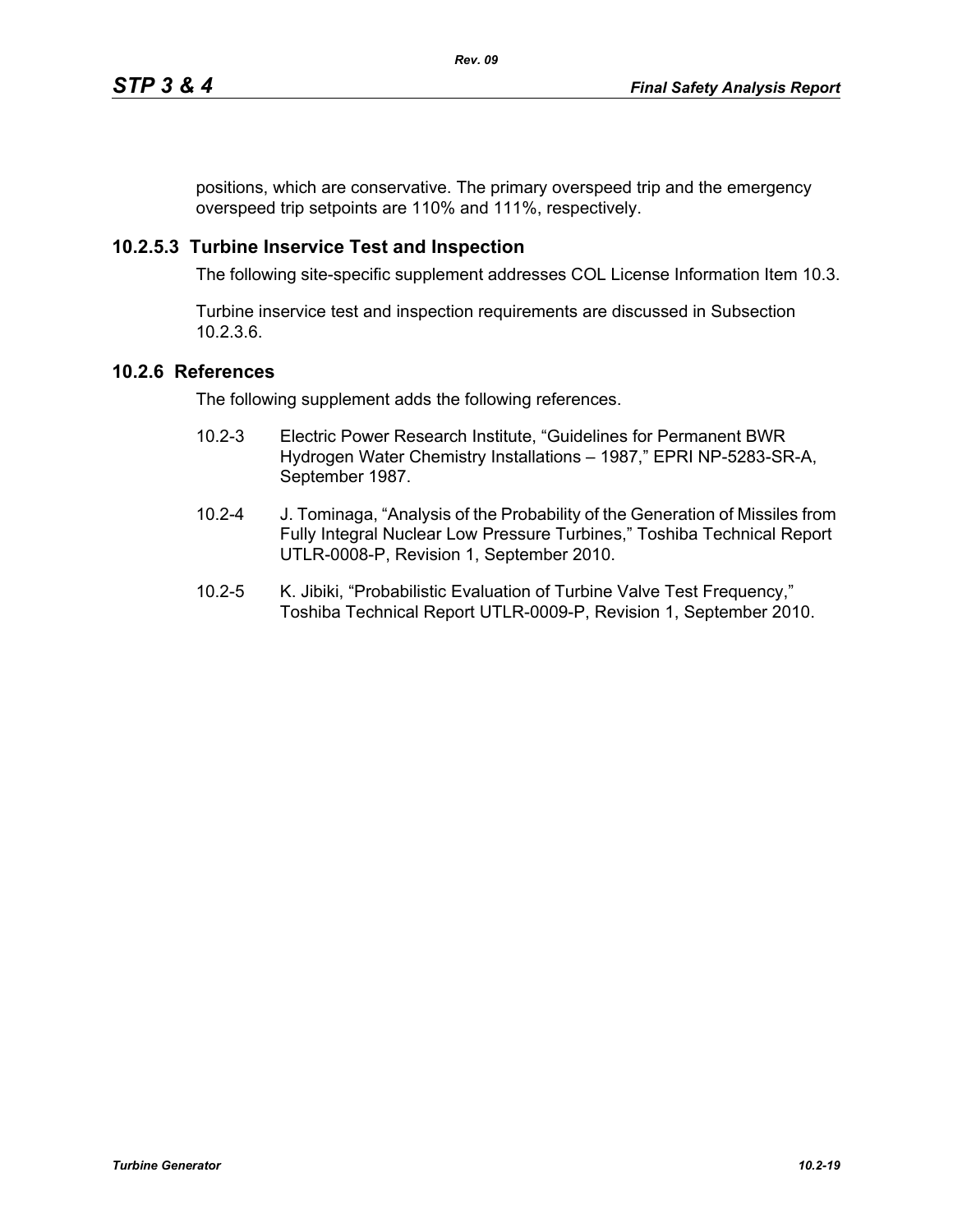

**Figure 10.2-1 Turbine Stop Valve Closure Characteristic**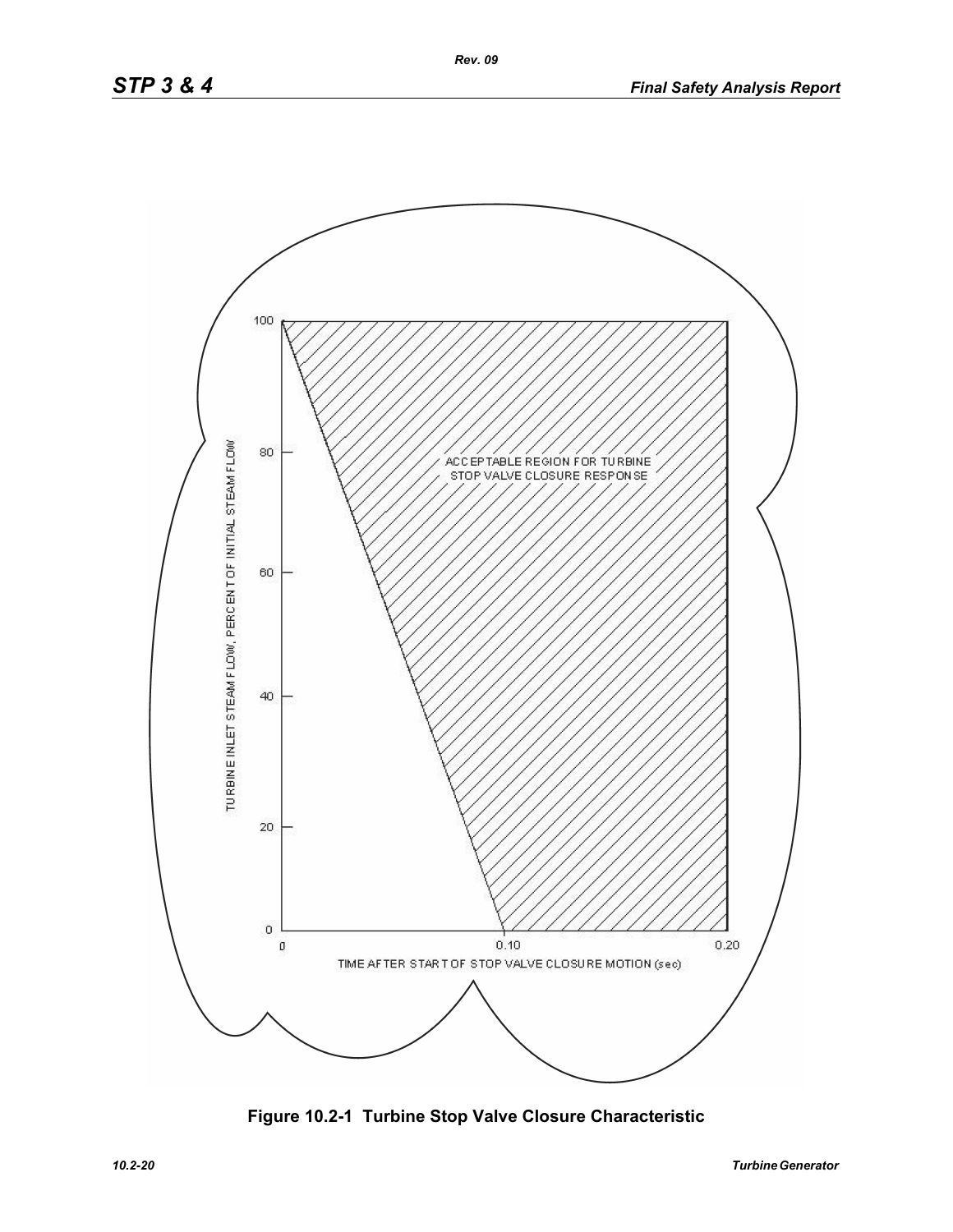



**Turbine Generator** *Turbine Generator 10.2-21*

*STP 3 & 4*